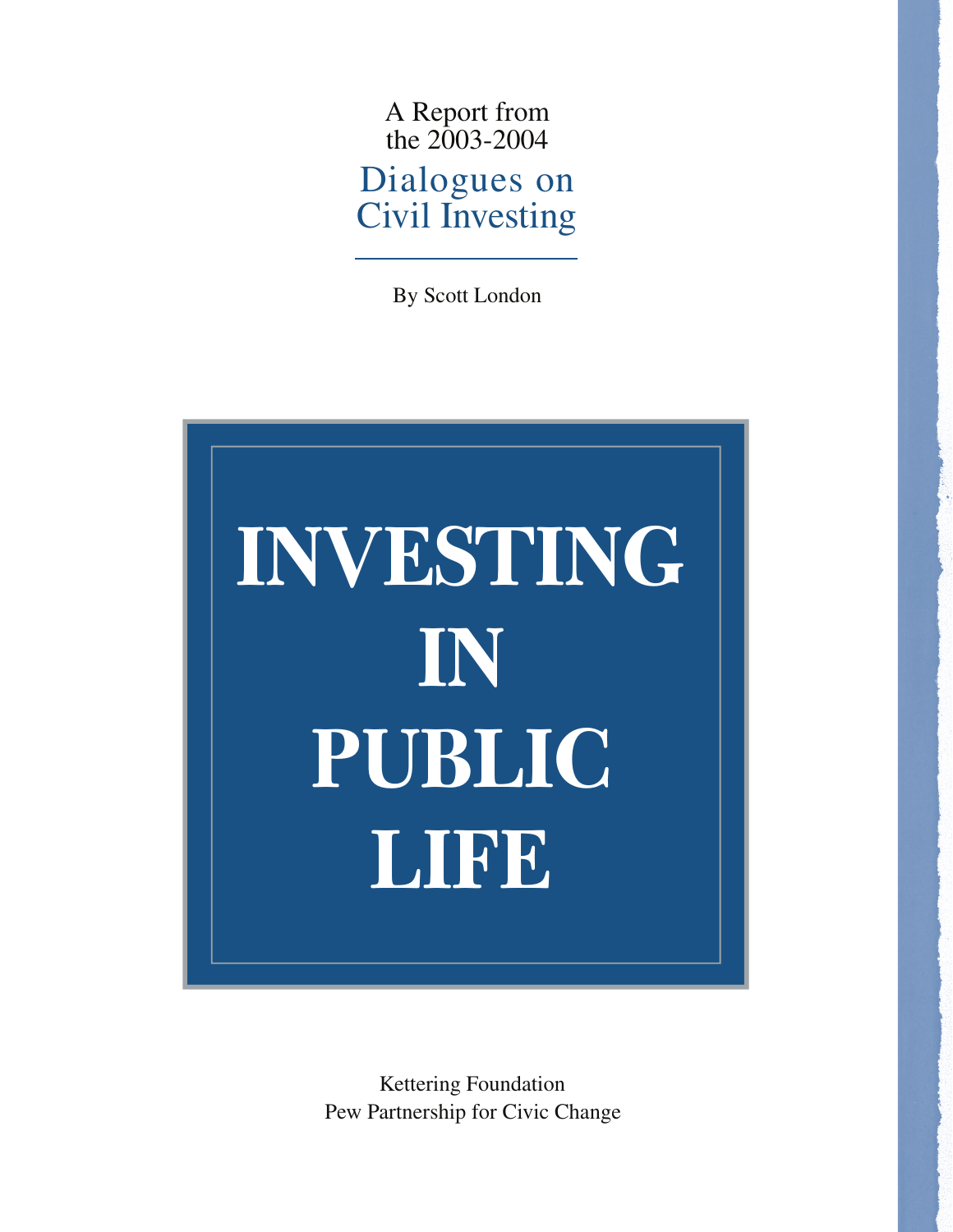#### **Kettering Foundation**

The Kettering Foundation is an operating foundation that conducts research on democratic political practices and develops frameworks for citizens to use in acting on public problems. The objective of the foundation's research is to learn how democracy can work better. The foundation welcomes partnerships with other institutions and individuals who are working on political concerns. Established in 1927 by inventor Charles F. Kettering, the foundation is a  $501(c)(3)$  organization that does not make grants.

#### **Pew Partnership for Civic Change**

The Pew Partnership for Civic Change is a civic research organization that provides consulting and program support to communities, governments, foundations, and nonprofit agencies. The Partnership helps clients identify and implement solutions and strategies crucial to making communities stronger. It was established in 1992 with primary funding from the Pew Charitable Trusts. The Partnership is funded today by foundations, nonprofits, and governments.

The interpretations and conclusions contained in this publication, unless expressly stated to the contrary, represent the views of the author or participants in the dialogues and not necessarily those of the Kettering Foundation or the Pew Partnership for Civic Change, their trustees, or officers.

**Executive Editors:** John Dedrick, Suzanne Morse **Editor:** Ilse Tebbetts **Copy Editor:** Betty Frecker **Art Director/Production:** Long's Graphic Design, Inc.

Copyright ©2005 by the Kettering Foundation

ISBN 0-923993-12-6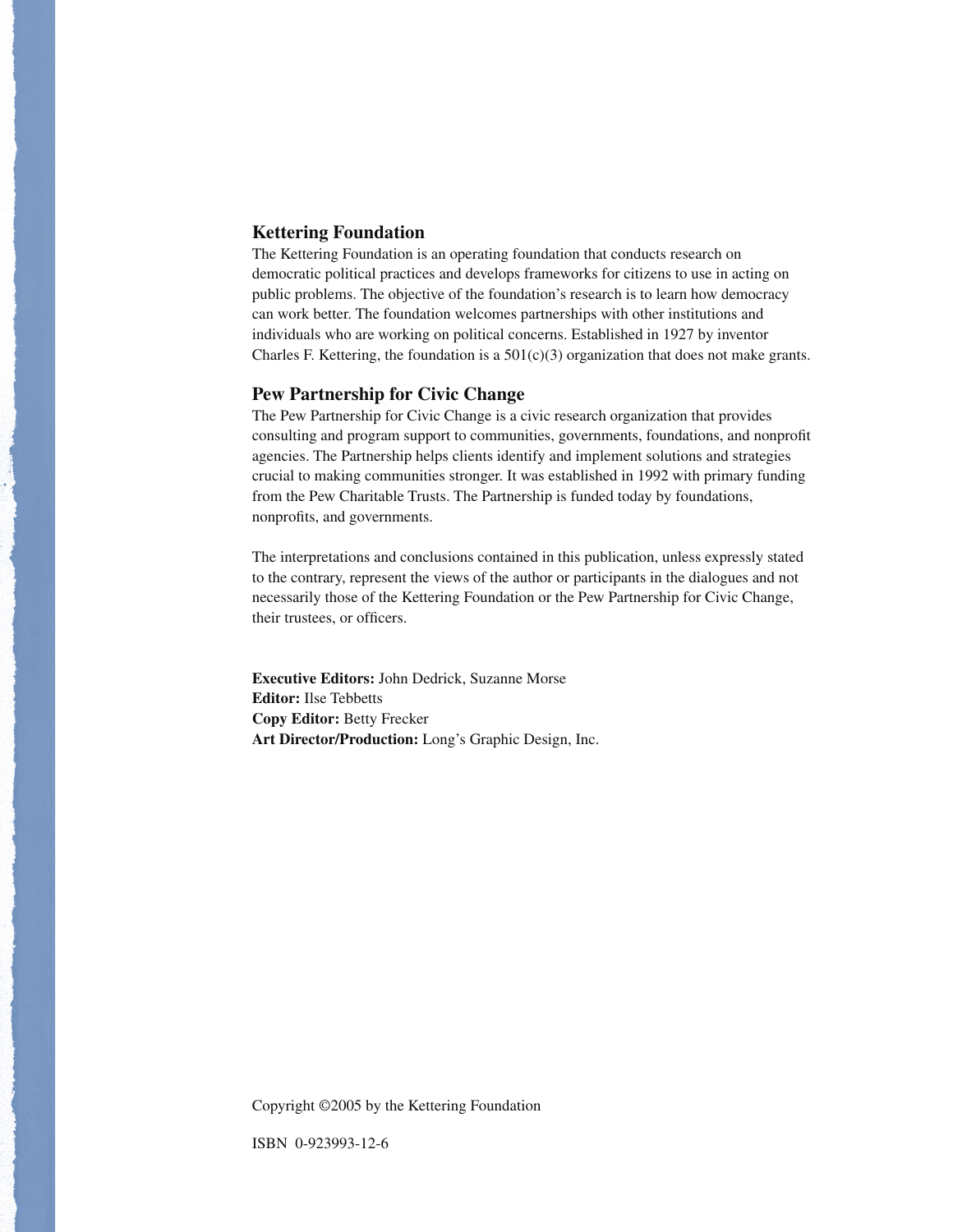I n the fall of 1993, the Council on Foundations, the Kettering Foundation, and the Indiana University Center on Philanthropy convened the first in a series of groundbreaking discussions on civil investing. The meetings brought together a small group of foundation executives to explore how philanthropy could build and strengthen American public life. The impulse for the gatherings came from a growing recognition that, despite its best efforts, the foundation world had done very little to stem the decline of civic engagement and the crisis of confidence in many of the nation's public institutions. In some cases, philanthropy had actually exacerbated public cynicism and mistrust by pursuing its own ideas about advancing the common good without cultivating a genuine dialogue with the communities it was bent on serving. The seminars, which continued over the course of eight years, stimulated a rich and lively discussion in the grantmaking community, one that spread to the pages of the *Chronicle of Philanthropy*, *Foundation News & Commentary*, and other places and inspired an array of innovative funding initiatives.

Over the past decade, the idea of civil investing has taken hold in the foundation world. Such terms as "social capital," "public will," and "civic infrastructure," once brushed aside as abstract and academic, seem more relevant than ever, cropping up regularly in trade journals, mission statements, press releases, and even grant-application guidelines. Still, there is a perception in the grantmaking community that conventional funding strategies, for all their good intentions, too often fail where they matter most. Rather than tapping or cultivating the inherent strengths of the communities they set out to support, grantmakers fall back on tried-and-true formulas and copycat prescriptions. Instead of backing comprehensive community-building strategies, they invest in short-lived projects and piecemeal measures that may bring temporary benefits but seldom produce lasting changes. And rather than developing indigenous leadership and building strong, working relationships, they rely on institutional partners with different agendas, working styles, and degrees of commitment.

What is needed, many funders acknowledge, is a better understanding of the community problem-solving process — how people come together to identify common needs and interests, how they frame potential solutions to their problems, how they act collectively, how they seek out partners and build coalitions, how initiatives and programs are administered, and how organizations from outside the community, such as government agencies, service providers, and grantmakers, can help the process of community change.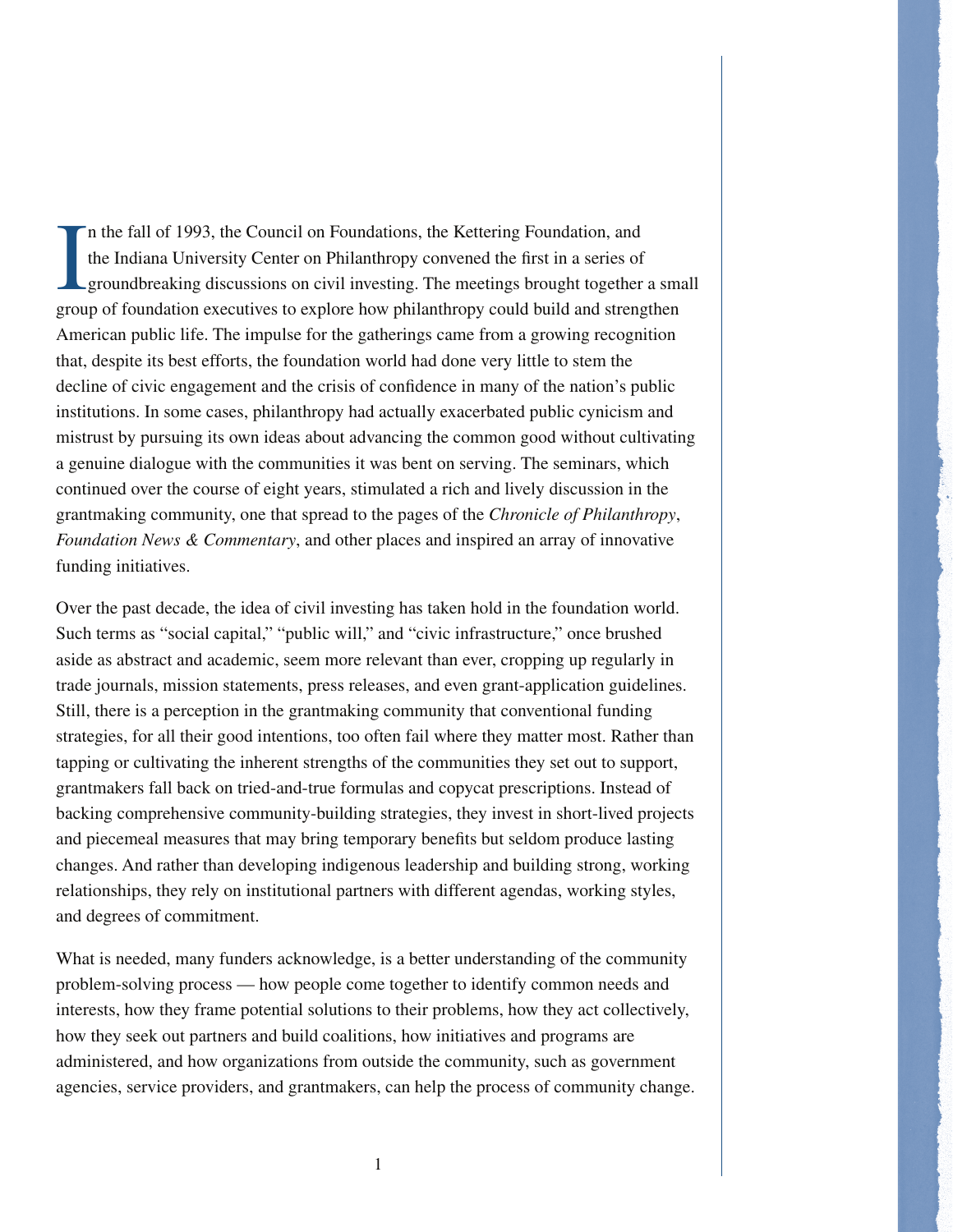*There is a perception in the grantmaking community that conventional funding strategies, for all their good intentions, too often fail where they matter most.* In 2003, ten years after the launch of the civil investing seminars, the Kettering Foundation and the Pew Partnership for Civic Change convened a second round of dialogues aimed at exploring these issues. The purpose of the talks was to tap the insight and experience of not only foundation executives but community leaders and nonprofit directors whose work in the field holds promise for a new and different kind of grantmaking. The planning team recognized that while philanthropists and civic leaders tend to work side by side, both striving to build community and promote robust democratic practices, they rarely come together simply to listen and learn from each other. The dialogues were designed as an opportunity for the two groups to share notes, identify common concerns, and develop joint strategies for change.

The agenda was organized around six primary questions: 1) What is civil investing and how is it different from other types of grantmaking? 2) How do communities come together to identify their problems and frame potential solutions? 3) How do government agencies, service providers, grantmaking institutions, and other outsiders enter into relationships with communities, and to what effect? 4) What role do intermediary organizations play and how do they help (or hinder) community development efforts? 5) What is the relationship between community-building and accountability? And 6) how do current trends in American philanthropy, such as the growing emphasis on measurable outcomes and the rise of new donors, affect grantmaking initiatives aimed at revitalizing community and nurturing public life?

In his welcoming remarks at the first gathering, Kettering Foundation President David Mathews described it as the beginning of "phase two" of the civil investing seminars. The talks were an attempt to take the dialogue to a level deeper, he said, by bringing in civic leaders who know about the process of engaging people, forging networks, and building capacity at firsthand. "What we hope to do in these dialogues," he told the group, "is to bring together people who are engaged not just in solving problems but in actually *building* communities."

According to Mathews, the original civil investing dialogues had led to several important findings. Among them was the recognition that community-building is impossible without the existence of some civic infrastructure. "In order to invest in a community," he said, "there has to be a community." At a more basic level, the discussions had also reexamined some of the reigning assumptions about the meaning of community. "The civil investing group defined with some precision what a community is by clearing away a lot of the romantic underbrush," he explained. But what the seminars had not done was to engage practitioners working at the community level. "Our hope in this second phase of the dialogues is to learn from their experiences and see what implications that may have for the operation of community and other grantmaking foundations."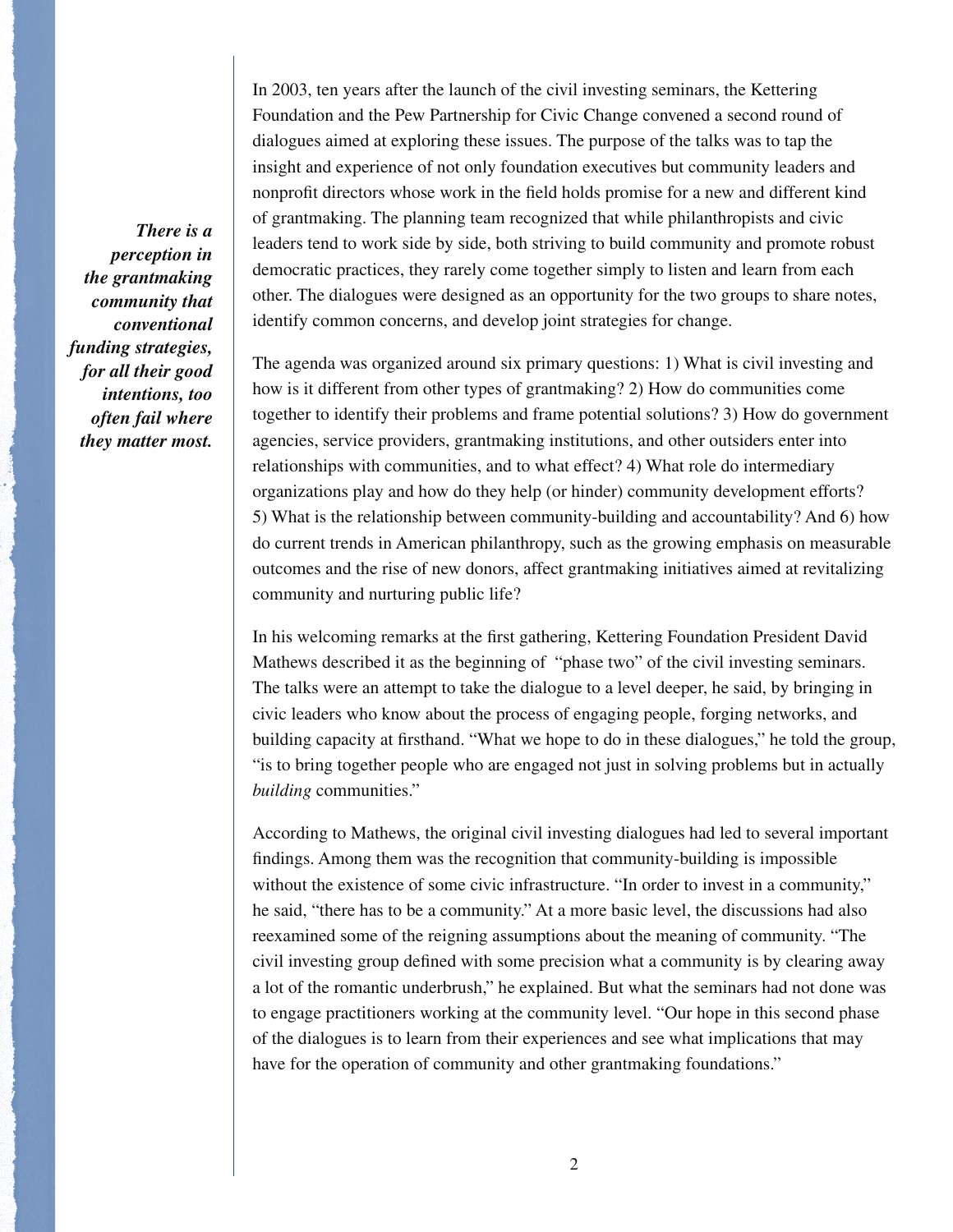The dialogues brought together a core group of about 20 foundation executives and community leaders for three daylong roundtables. In teaming up with the Pew Partnership for Civic Change, the Kettering Foundation was mindful of the importance of bringing community-based perspectives into the discussion. Established in 1992, the Pew Partnership had initially provided grants and training to projects in 14 smaller cities

— collaborative efforts ranging from communitywide youth-mentoring programs and affordable housing projects to comprehensive leadership-training initiatives and workforce development programs. According to Suzanne Morse, president of the Partnership, the projects and the community leaders who helped make them successful offer a wealth of practical wisdom about the nuts and bolts of civil investing. The goal of the dialogues, she said, was to bring those perspectives to bear in addressing the broad public purposes of grantmaking foundations. "The long-term value of this conversation is to create a set of questions, or entry points, for foundations to examine the issue of democratic practice."

## **LESSONS FROM THE ORIGINAL CIVIL INVESTING SEMINARS**

What did we learn together in the civil investing seminars? I think we came to recognize how intertwined civil society was with the operation of our own foundations and we began to look closely at the intellectual underpinnings of American philanthropy. We looked very carefully at how we staff ourselves, how we make decisions about what grants are, how we mold solutions when we think something is wrong, and who we talk to (and don't talk to) as part of that process.

We also came to understand that our field was very mechanistic. We had this idea that if you identified a problem and pared it down to its bare essentials it would yield itself to a solution. But we began to recognize that the issues that concerned us the most were deeply embedded in society and there wasn't necessarily any agreement about the right solution. Since we didn't have a firm handle on how to address such problems, we began to realize that our own practices were getting in the way of really engaging communities in finding solutions.

We also began to understand just how strong the institutional culture of philanthropy could be — how much we push for risk-taking, for example, and how much we are willing to let our grantees take the risk while we hold ourselves harmless from the consequences. Internally, we began to ask ourselves, what do we mean by accountability? To whom and for what are we accountable? If we take such pride in being able to document success, what kind of measurements do we use? And given that what we count is what counts for us, what might that blind us to? What occurs in communities that we can't, or don't want to, see?

In addition, we began to ask ourselves about the

implications of the unavoidable imbalance of power when you enter into a dialogue between those who have money and those who want it. Can you come in and say, "We've got these ideas and this money; let's forget about the money for a moment and just talk about the ideas"? Can you have an honest conversation under those circumstances?

Finally, we asked ourselves what kind of resources we bring to the table besides money. For example, our board members and staff have access to sources of power in the business community and within government that community members may not have access to. Can we use those resources just as well as our finances?

We looked at each of these questions. Although there was a great deal of learning, I don't think we were ever fully satisfied that we had answered them.

As much as I treasure and love philanthropy, my experience is that it's a fickle field. Its attention span is relatively limited. But it seems to me that the Kettering Foundation, because it's an operating foundation and because it has had consistent leadership over an extended period of time, has not lost focus on the issue that brings us here today. Interestingly, it had that focus before philanthropy thought it was important. It maintained that focus, while philanthropy was enamored of it. And it will hold it while it takes who knows how long for many of our colleagues in philanthropy to come back to it. My hope is that these dialogues will accelerate that process of rediscovery.

#### **Marvin Cohen**

*Assistant Vice President for Donor Advised Funds, The Jewish Federation of Metropolitan Chicago*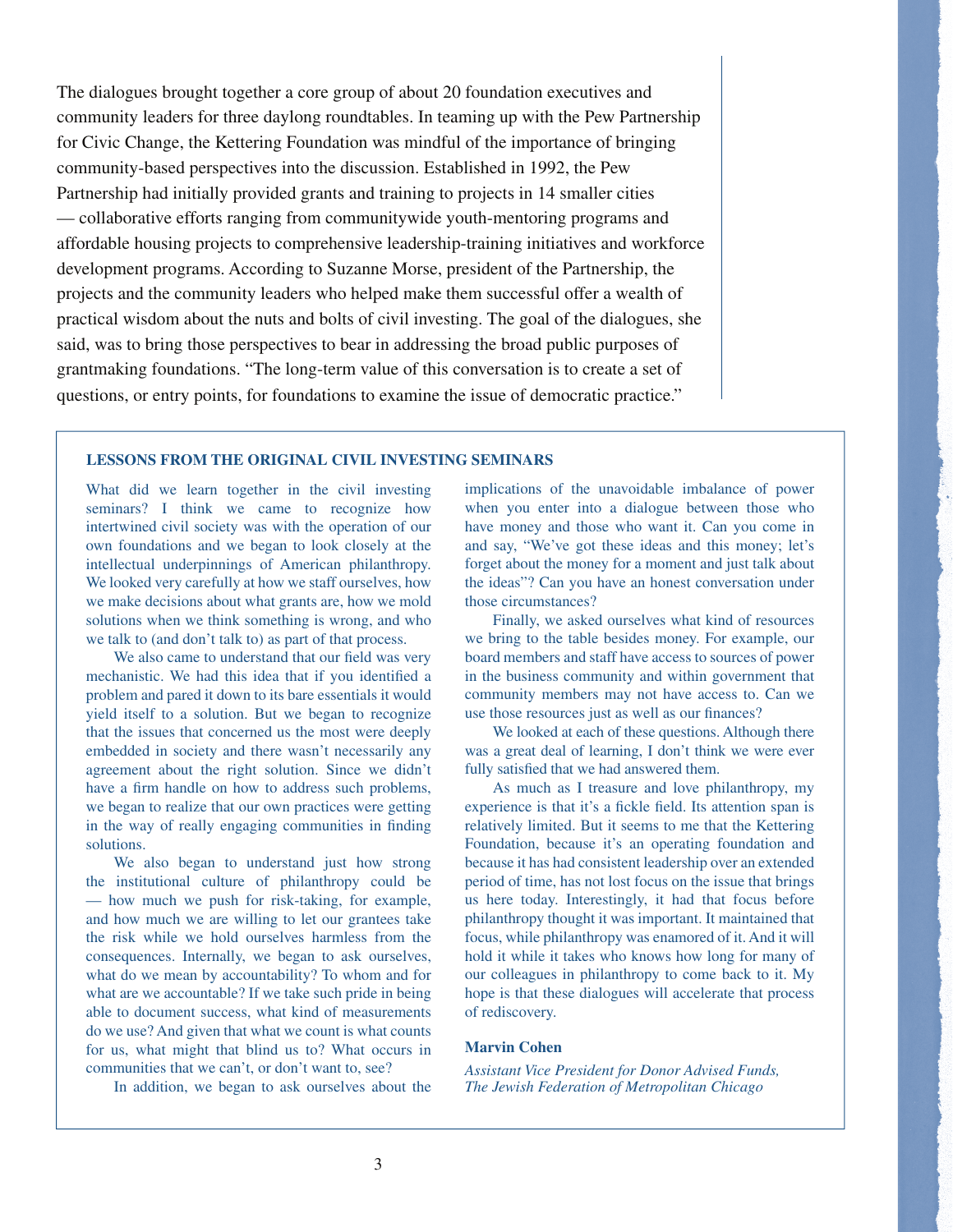### WHAT IS CIVIL INVESTING?

*Civil investing strives to promote community participation and engagement, stimulate public dialogue, nurture civic capacity, and encourage the sort of grassroots activities that are the hallmark of a strong democracy.*

ivil investing can be broadly defined as the use of philanthropic resources for building community and strengthening public life. Like all philanthropy, it strives to make private wealth an instrument of public purpose and social improvement. But unlike other types of grantmaking, civil investing is explicitly aimed at cultivating a robust civil society — the institutions of family, community, and public life that lie outside the direct influence of government and the marketplace. Civil investing strives to promote community participation and engagement, stimulate public dialogue and deliberation, nurture civic capacity, and encourage the sort of grassroots activities that are the hallmark of a strong democracy. Over the course of the three dialogues, the group identified five core principles at the heart of civil investing:  $1$ ) it is rooted in a commitment to democracy; 2) it places equal importance on the ends and means of community development; 3) it is focused on long-term change, not merely short-term benefit; 4) it puts a premium on relationships; and 5) it attempts to span boundaries and bridge sectors.

# *Civil investing is aimed at building and strengthening democracy*

The goals of philanthropy are often framed in terms of community, social capital, civil society, and other important public goods. But many philanthropists are reluctant to use the word *democracy*, fearing perhaps that it sounds too vague, too grandiose, or too closely associated with political affairs. But dialogue participants stressed again and again that civil investing is fundamentally aimed at promoting and sustaining a healthy democracy.

Unlike conventional grantmaking — which may or may not be concerned with developing democratic communities — civil investing is bent on nurturing capacity, promoting engagement, and fostering collective action. Robert Kingston, senior associate of the Kettering Foundation, referred to this process as "public-making" since it helps people translate their private concerns into public issues. The goal, he said, is to "bring people together to name and frame issues, to design courses of action, then to act."

The notion that private wealth can serve the public good, though it is a basic premise of American philanthropy, does raise some vexing questions. "The whole relationship of money to social causes is a conundrum," said Bruce Sievers, visiting scholar at Stanford University's Haas Center for Public Service and former executive director of the Walter and Elise Haas Fund. "Either you just give the money away or you do it in some directed way, but the minute you do it in a directed way you're bringing a power relationship into the equation." The challenge facing civil investors, he said, is to move from an "aristocratic mode" to a "community mode," where the public has some role to play in determining how foundation money is administered and put to public use.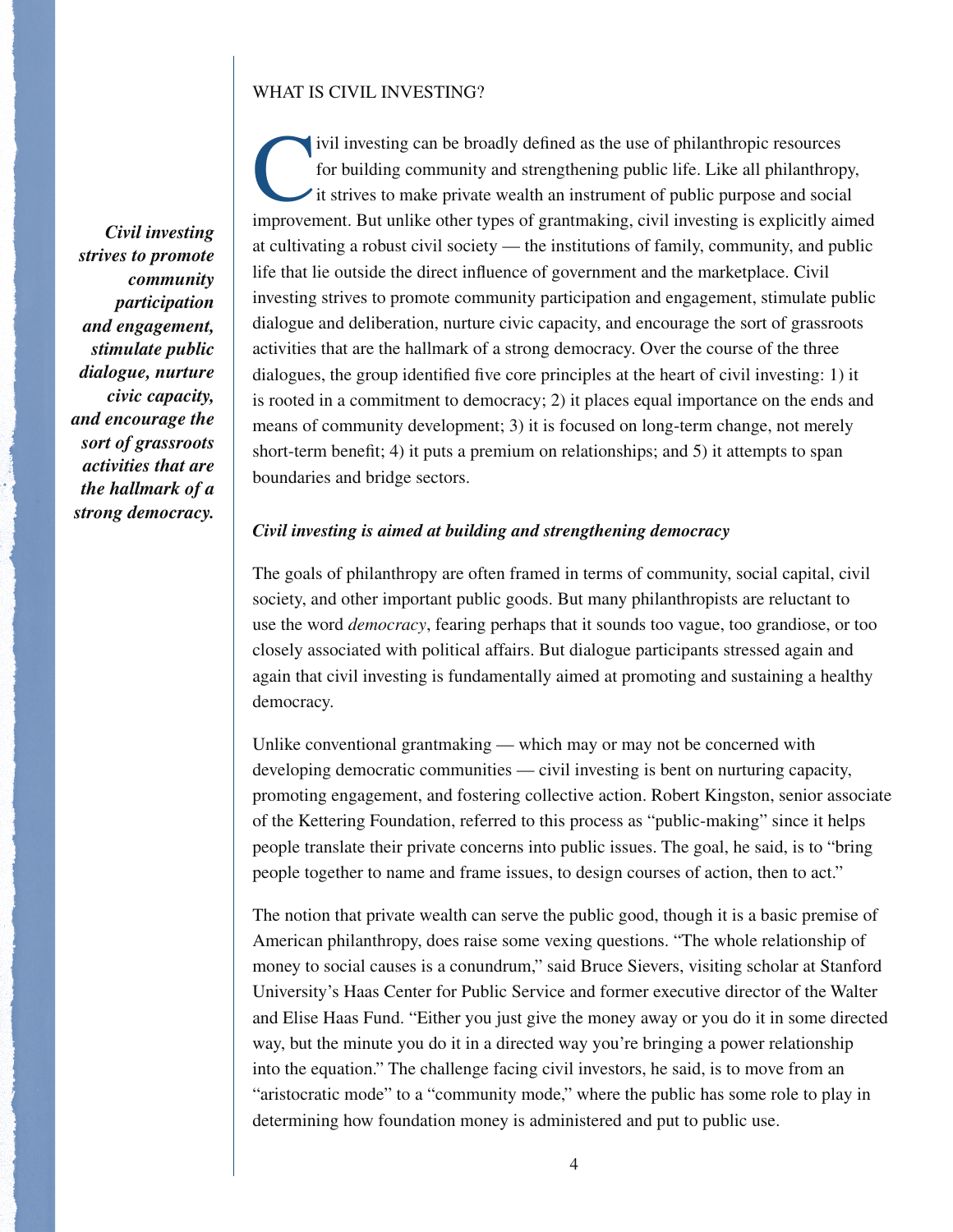At bottom, civil investing is aimed at nurturing the bonds of community. According to San Francisco-based nonprofi t consultant Craig McGarvey, the best metaphor is that of barn-raising. When done well, he said, civil investing "is about bringing people from different backgrounds together to build something." Ideally, the process not only strengthens democracy but also exemplifies it by allowing people "to identify and frame the issues and collectively make and implement plans."

# *Civil investing emphasizes "doing with" — not simply "doing for" — communities*

At the outset of the dialogues, there was much talk about whether civil investing is concerned with process or product. Is civil investing embodied in specific types of grants and programs or in the way that foundations and nonprofi t organizations go about their work? After probing this question at some length, the group came to the conclusion that it stems from a false dichotomy. "The two cannot be separated," said Cathy Jordan, program manager with the Southwest Educational Development Laboratory. "Civil investing is about both the kinds of programs and grants *as well as* the way the work gets done."

In practical terms, this means that good works cannot be measured solely in terms of their outcomes — even if those results include laudable achievements such as economic revitalization or civic engagement. An effective civil investing effort is one based on community-driven processes that are open and inclusive. It is one that engages the public in the work of identifying problems and setting shared goals. In John Dewey's formulation, it is one that emphasizes "doing with," not simply "doing for," the community. Good civil investing recognizes that the process of achieving a goal and the goal itself — the means and the ends — are two sides of the same coin.

## *Civil investing requires a long-term commitment*

The process of building and strengthening community is slow — sometimes painstakingly so. "Civil investing takes time," said Yoke-Sim Gunaratne, executive director of Cultural Diversity Resources in Fargo, North Dakota. Because of their shortterm funding cycles, conventional development efforts sometimes bring temporary benefits but seldom produce lasting changes. Civil investors, on the other hand, take a more comprehensive and sustained approach. They recognize that while it may not always be possible to extend funding over, say, a five- or ten-year period, they can make themselves available to the community well after the grant has ended by offering information and technical assistance, providing opportunities for networking and further support, and continually asking the hard questions.

Long-term strategies for community-building differ from episodic programs because of their emphasis on collective learning. They focus on giving people not only the skills but

*Effective civil investing efforts are based on community-driven processes that are open and inclusive and that engage people in identifying common problems and setting shared goals.*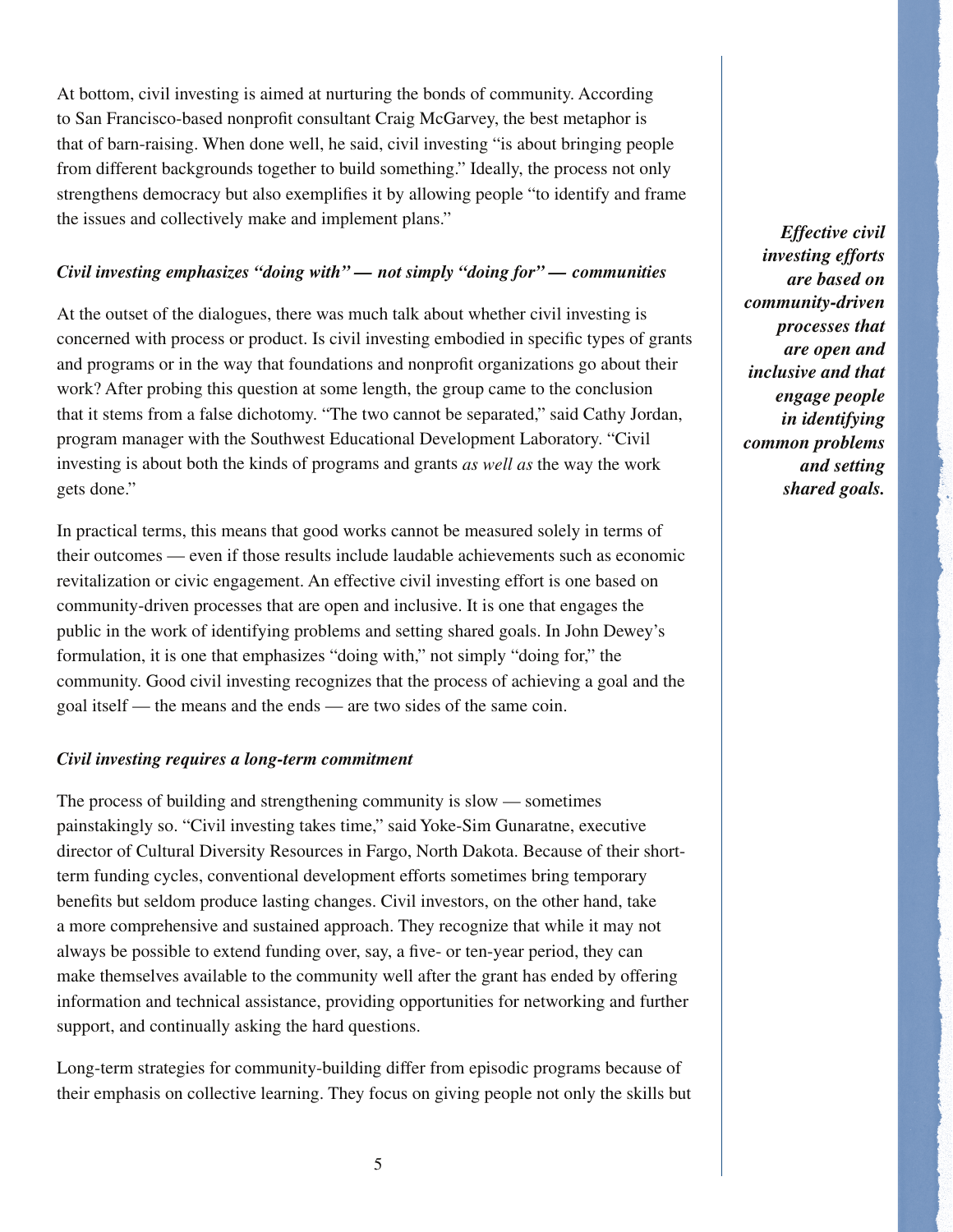the tools necessary for working together. Civil investing helps people create processes for public work that build confidence and a sense of ownership in the community.

#### *Civil investing puts a premium on relationships*

Perhaps the most common word used to describe successful civil investing initiatives was *relationships*. "We've become really clear in these dialogues," said John Dedrick, director of programs at the Kettering Foundation, "that this is about relationships — relationships to problems, to people, and to places." Relationship-building is at the heart of civil investing, he noted, because community development depends on trust and reciprocity among people, groups, and organizations.

But in using the term *relationships*, the group was referring to more than simply social bonds and networks within a community. Above all, it means a willingness on the part of foundations and nonprofi t organizations to engage with their grantees in common work. "Foundations have to be real partners, not just funders," said Kim Tieman, senior program officer at the Greater Kanawha Valley Foundation in Charleston, West Virginia. "They have to have the strength to roll up their sleeves and convene and facilitate and provide training and learning opportunities. The key to civil investing is real partnerships that involve time, talent, encouragement, and money."

#### *Civil investing spans boundaries and sectors*

Civil investing is fundamentally concerned with strengthening democratic civil society. Citing a metaphor popularized by former Senator Bill Bradley, Anna Faith Jones, president emeritus of the Boston Foundation, likened democracy to a three-legged stool. Government, the marketplace, and civil society each represent one leg of the stool. "Without the third leg of civil society, democracy is not going to work," she asserted. "That is especially true of American democracy, which is heterogeneous. Unless we foster relationships and build bridges, we're going to fragment into isolated camps that are set against each other ethnically, religiously, economically, and in other ways. There has to be some force that keeps mixing us up and keeps bringing back a sense of balance between the genders, between the races, and between those who have and those who don't. Only the voluntary sector plays that critical role in American society. It's something that people in philanthropy and the nonprofit sector need to understand."

## *What distinguishes civil investing from other forms of grantmaking?*

Not all community development efforts fall under the rubric of civil investing. Several participants stressed that while foundations may seek to serve communities and address pressing social problems, their giving patterns often act as a hindrance rather than a help to civic renewal. Short-term funding cycles and misguided systems of evaluation are

*"Foundations have to be real partners, not just funders.… The key to civil investing is real partnerships that involve time, talent, encouragement, and money."*

*— Kim Tieman Greater Kanawha Valley Foundation*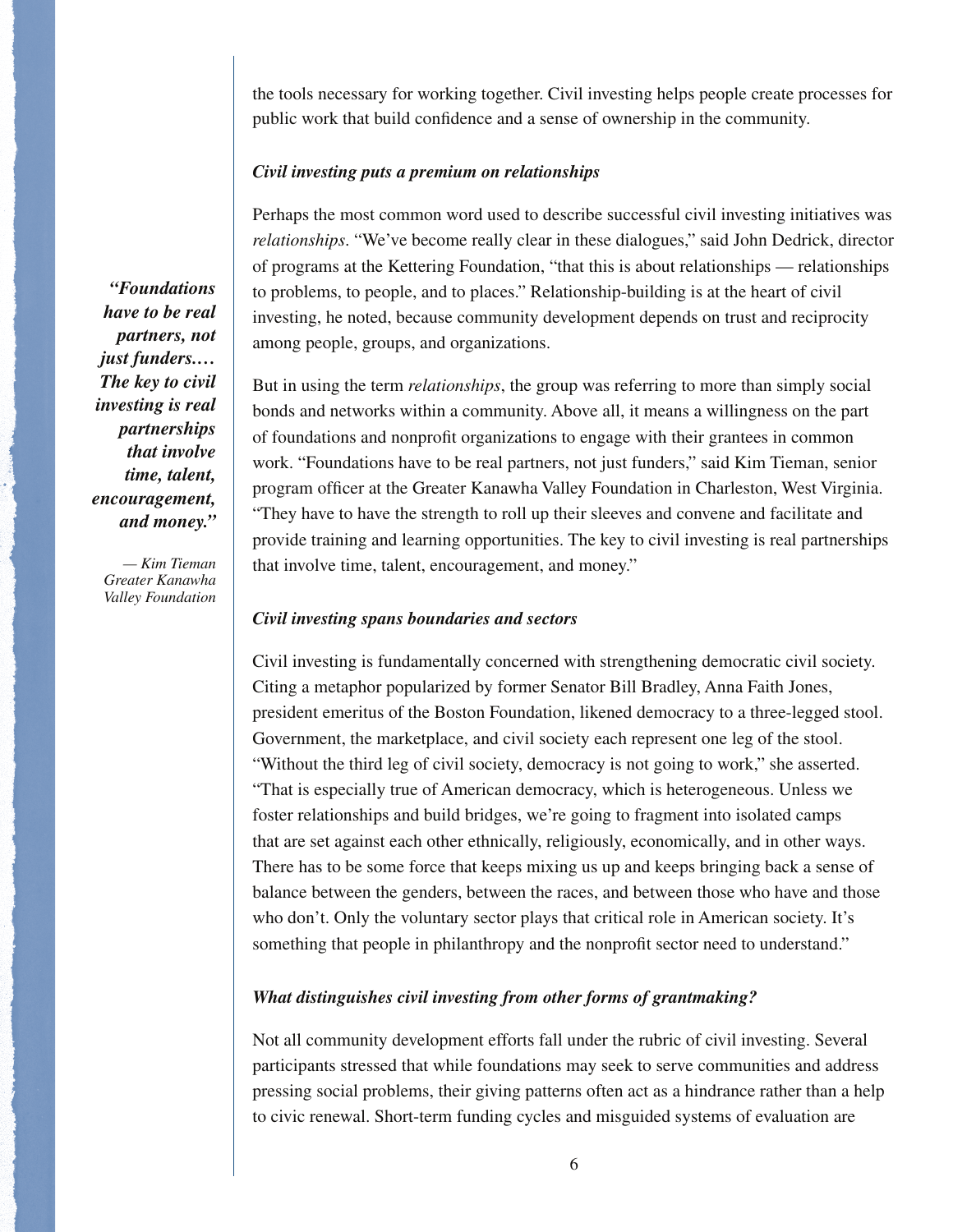examples of institutional practices that tend to get in the way of long-term community development. Programs also fall short of their goals by not tapping into vital civic resources and energy, building effective relationships with the public, developing broadbased networks and coalitions, or simply sustaining the commitment over the long haul.

Speaking from firsthand experience about what makes community development initiatives a success, the civic leaders in the group pointed to a number of common characteristics. They stressed that civil investing confers a range of benefits, not just money. It emphasizes process, not simply end results. It is comprehensive and sustained, not limited to short-term goals or funding cycles. And it puts a premium on leadership development and relationship-building, not just "getting things done."

- *Civil investing is not simply a matter of funding.* Examples of successful community development efforts show that while grant money is an essential ingredient, it is only one of many factors that contribute to good grantmaking. A grant can give local organizations increased visibility and legitimacy in the community, for example. Cathy Jordan described how a grant from the Pew Partnership for Civic Change gave her organization "instant credibility" in the community. "We had been preaching our game in the community for several years," she said. "But we were just local folks, what did we know? When the Pew Partnership invested in us and said we might be on to something, that really began to change the tenor of the discussion." Beyond credibility, grantmakers can provide a range of benefits, including ideas and information, technical and administrative assistance, training and capacity-building, networking and access, and marketing and public-relations know-how.
- *Civil investing focuses on the process, not simply the outcome.* Creating real change in the community requires that people come together, build trust, listen and learn from each other, deliberate about their common concerns, and ultimately take some form of collective action to address them. While each of these steps is a critical part of the community-building process, traditional accountability systems are mainly concerned with final outcomes. Civil investing takes a more comprehensive and multidimensional view of change, one that sees the means and the ends as inextricably bound together.
- *Civil investing takes time.* It goes without saying that strong communities are not built in a day. Yet conventional community-development efforts are often limited by narrow objectives and short-term funding cycles that may bring temporary benefits but seldom produce lasting changes. By contrast, civil investing takes a more comprehensive and sustained approach. The primary difference between civil investing and ordinary grantmaking is time, according to Becky Anderson,

*Civil investing confers a range of benefits, not just money. It emphasizes process, not simply end results. It is comprehensive and sustained, not limited to short-term goals or funding cycles. And it puts a premium on leadership development and relationshipbuilding, not just "getting things done."*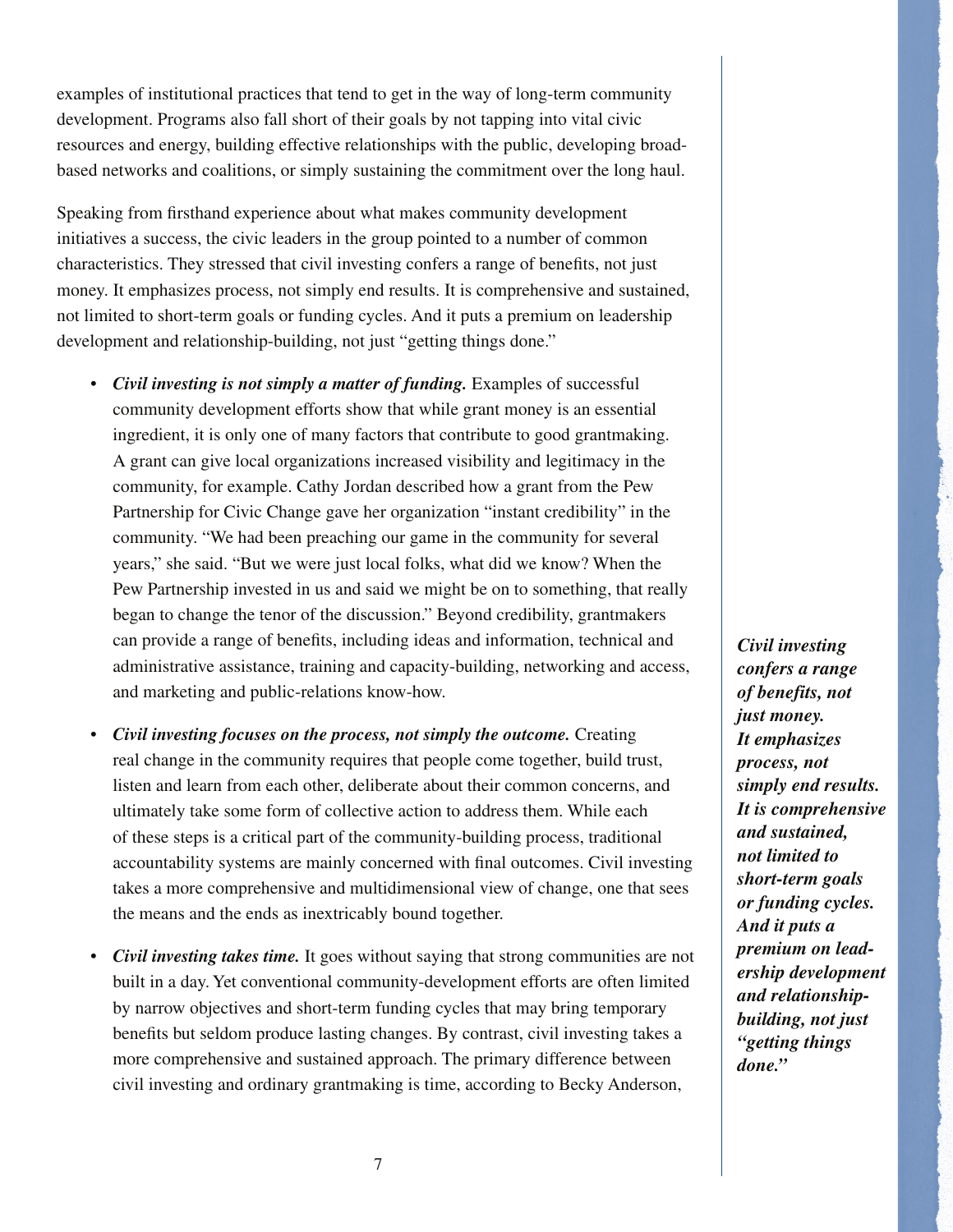executive director of HandMade in America. "A lot of grantmaking is projectspecific," she said. "When it's over you move on to the next project. In civil investing, you don't ever let go. That's an important difference."

- *Civil investing emphasizes leadership development and networking.* While traditional grantmaking often works for change by launching new initiatives or organizations, civil investing focuses on connecting people and nurturing leadership. A community's greatest resource, after all, is its people. "A significant piece of civil investing," said Jo Granberry, former executive director of the Albany/Dougherty Community Partnership for Education, is the "ongoing relationship not only with organizations but with people who have an opportunity to have impact as they move in different directions." Good grantmaking is about checking in with community leaders, ensuring that they stay connected, and offering fresh insights and recommendations — even after the funding cycle has run its course.
- *Civil investing embraces uncertainty.* While many foundations are moving toward a business model of grantmaking that emphasizes benchmarking, efficiency, and clearly measurable outcomes, civil investing recognizes that the most important effects are typically the hardest to evaluate. Long-term outcomes, such as civic capacity and collective learning, are difficult if not impossible to assess using conventional measures. Civil investing, therefore, encourages communities to explore, deliberate, and reflect together before finalizing a course of action, and then to go back and reassess and readjust the process as needed — not simply to conclude and report. In the words of Craig McGarvey, it is an "inquiry-based" process aimed at "intentional learning." The process works best when it is "iterative and evolutionary" rather than carefully planned out in advance. "It enables learning to take place and enables groups to make changes as they go along," he said.

Civil investing has "a high tolerance for uncertainty," John Dedrick added. Embracing uncertainty is difficult in an increasingly risk-averse philanthropic environment. Yet civil investors recognize that community-building, at its best, is about learning together. And learning can only take place where there is a willingness to make mistakes, a willingness to fail, and a willingness to try new things.

*Civil investing is about checking in with community leaders, ensuring that they stay connected, and offering fresh insights and recommendations — even after the funding cycle has run its course.*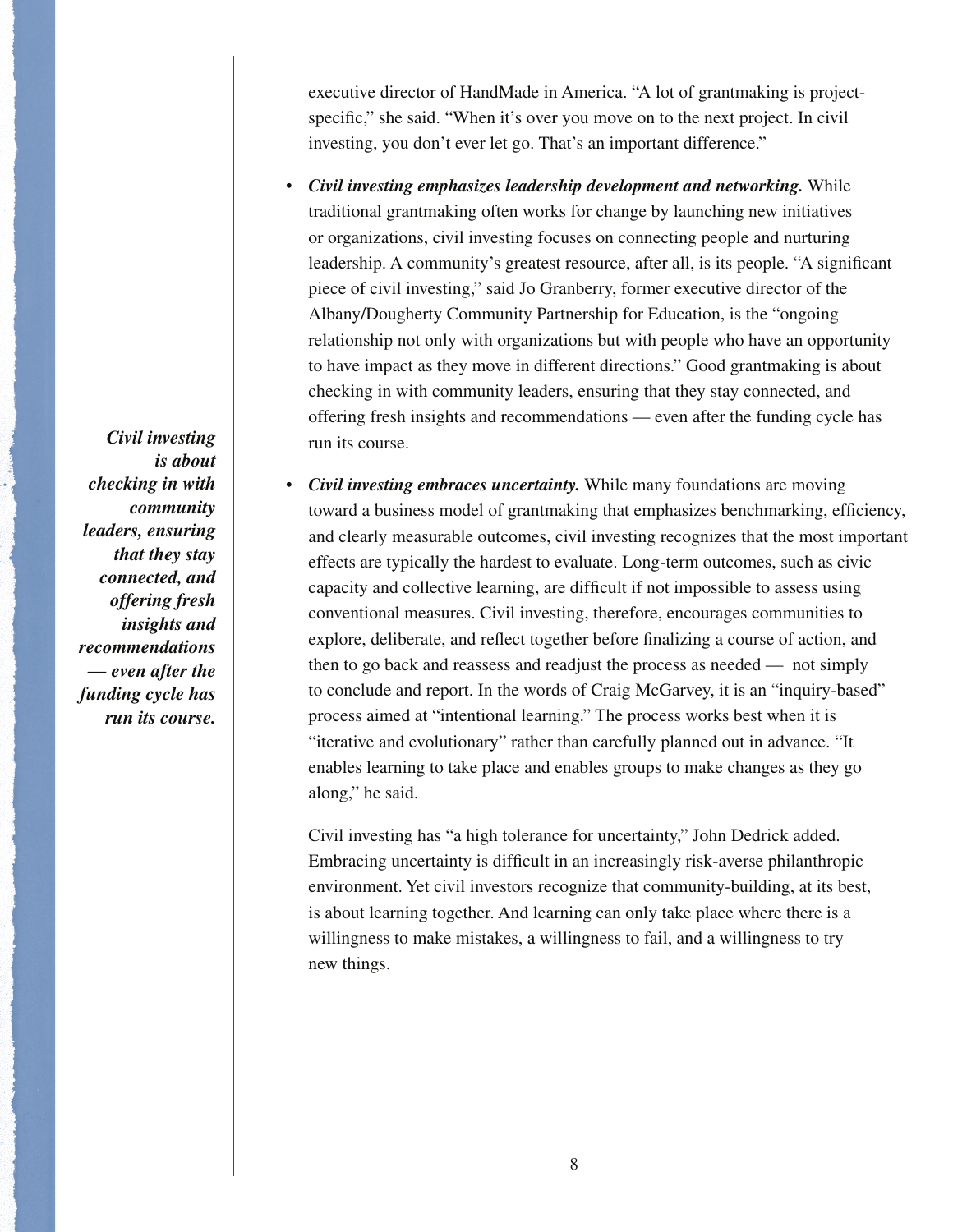#### NAMING AND FRAMING ISSUES

decade ago, the city of Albany, Georgia, created an innovative communitywide<br>partnership for at-risk adolescents aimed at providing academic intervention<br>through the school system, an internship program to develop job skil partnership for at-risk adolescents aimed at providing academic intervention through the school system, an internship program to develop job skills, an arts component to build self-esteem, and an outreach initiative to identify family concerns. According to the partnership's director, Jo Granberry, the effort grew out of an ongoing series of town meetings on the issue of education. With support from the Pew Partnership for Civic Change, Granberry and her colleagues organized several meetings to determine how the community felt about its schools, how they could be improved, and what would be needed to bring about substantive change. While Albany was deeply divided at the time, people from different parts of the community all expressed similar concerns, Granberry recalled. Once the problems had been identified, committees were formed to address each need and a large town meeting encompassing all the different sectors of the community was held. "What was amazing," Granberry said, "was that it was the first taste we had of community development. It was one of the most humbling and unifying things our community ever undertook."

In the adjacent cities of Fargo, North Dakota, and Moorhead, Minnesota, a similar process led to the creation of a regional collaboration aimed at bridging an increasingly diverse and polarized population. Through extensive educational and outreach strategies, the initiative was designed to promote increased understanding of the different cultures in the region. The project's director, Yoke-Sim Gunaratne, explained that when people came together in town meetings in the early 1990s, they did not recognize diversity as a significant problem. Despite an influx of refugees and migrant workers, along with a sizable Native American population, people in the region saw unemployment and juvenile delinquency as their most pressing problems. It was only after a forum was created where community leaders and volunteers from diverse ethnic backgrounds could share their stories and work together that diversity was recognized as one of the critical issues facing the community. Once the problem had been named, Gunaratne said, the search for solutions took on an entirely different character. So long as it was identified as unemployment, the Chamber of Commerce and the business community saw it as their responsibility. And so long as the problem was seen as family dysfunction and juvenile delinquency, the Department of Human Services and the nonprofit community tried to step in and solve the problem. But once people acknowledged it as a problem affecting the community as a whole, everyone had a stake in finding a solution.

Both of these examples illustrate the importance of public processes by which issues can be collectively identified and addressed. They also suggest a role for grantmaking institutions in promoting the sort of dialogue and deliberation that can lead to new,

*There is an important role for grantmakers in promoting the sort of dialogue and deliberation that can lead to new, community-driven initiatives.*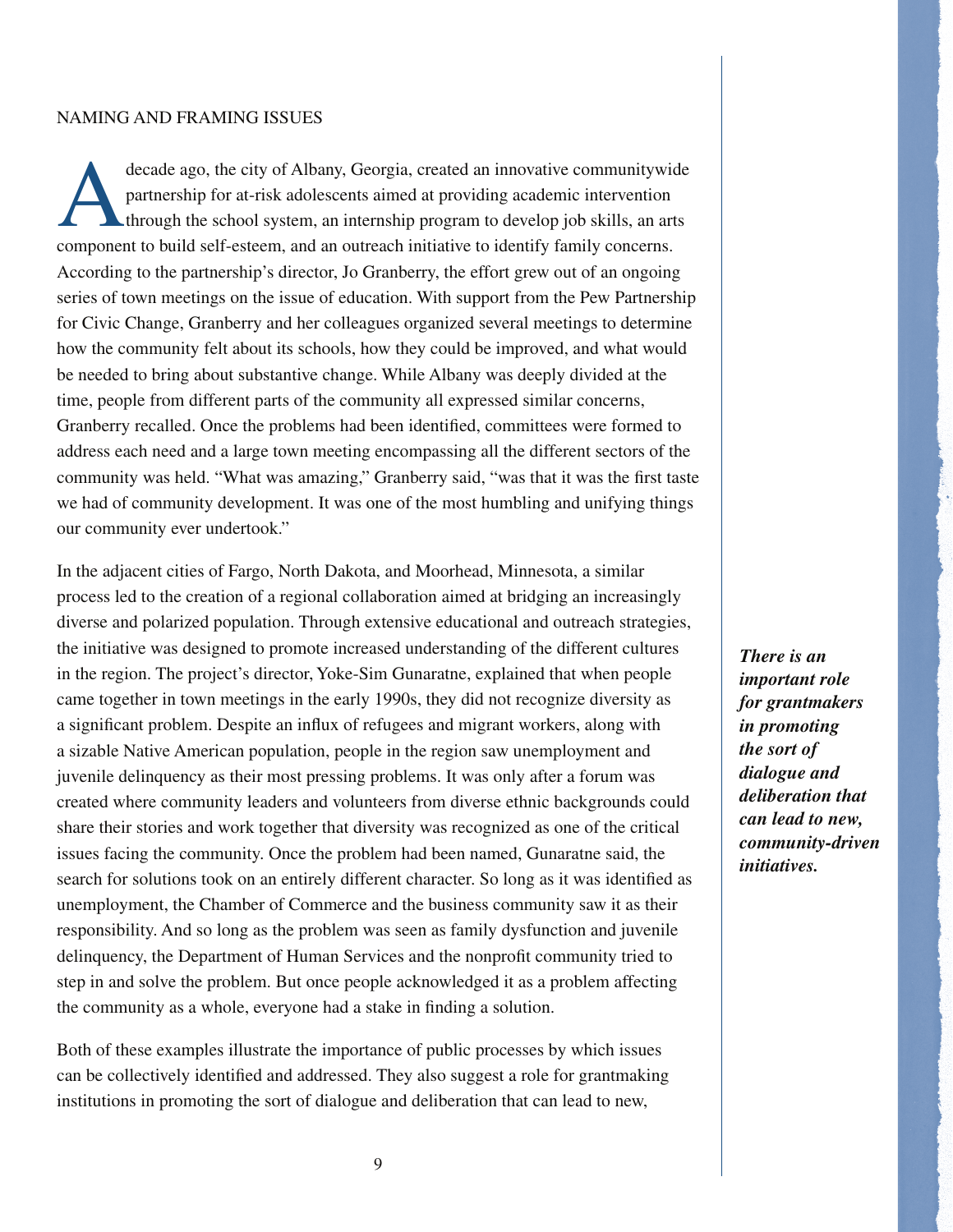community-driven initiatives. Unfortunately, foundations do not always recognize the value of this kind of process. Sometimes they try, as David Mathews put it, "to pass over the definition of the problem as if it were self-evident." When the process of getting to the heart of the issue is artificially cut off, he said, "communities are forced into partial definitions and partial solutions involving only some of the actors. This almost guarantees that they won't be able to solve the problem."

*sometimes try to pass over the definition of the problem as if it were selfevident.… This almost guarantees that they won't be able to solve the problem."*

*— David Mathews Kettering Foundation*

*"Foundations* 

Another concern is that institutions often try to frame an issue before it has been adequately identified and described, only to discover later that the real issue has been left unaddressed. "People want to jump straight to framing," observed Kim Tieman. "People don't want to spend the time it takes to name the real issues. Or they will put out superficial issues — the ones they are willing to deal with or think they can solve. Or they want to jump straight to action." Very often, she said, people will point their fingers at crime, drugs, or juvenile delinquency when the real problems involve racism, poverty, or a lack of social trust. "It takes a long time for people to name the real issue. They want action. They say, 'Well, we've talked long enough.'"

Who determines when an issue has been adequately named? "I think we all agree that it's naïve to say that any problem the community names is *the* problem," said Bruce Sievers. "The next step is to ask, how do we come together and engage around the real problems? Who is finally in a position to say, we think we have a handle on it and we're going to move on this?" According to Sievers, this is a critical challenge facing grantmakers as they determine how best to invest in civic change.

Suzanne Morse recalled that when the Pew Partnership for Civic Change was launched in the early 1990s, a decision was made not to focus on specific issues. The Partnership was designed so that communities could come together to identify their own concerns. In the requests for proposal for the Civic Change Project, eligible cities were asked to name the three most urgent issues facing their communities and then outline a program to solve one of them. In retrospect, Suzanne Morse felt that the success of the Civic Change Project owed a lot to the fact that communities came together to define their own problems. "Because the Pew Partnership didn't define the problems for them, they stayed at the table and kept working at it," she said. As a result, communities often found themselves addressing different — sometimes altogether new — issues. "In Fargo, for example, nobody recognized that diversity was a problem until the Cultural Diversity Project provided a forum for community leaders to share and work together, which brought the issue forward."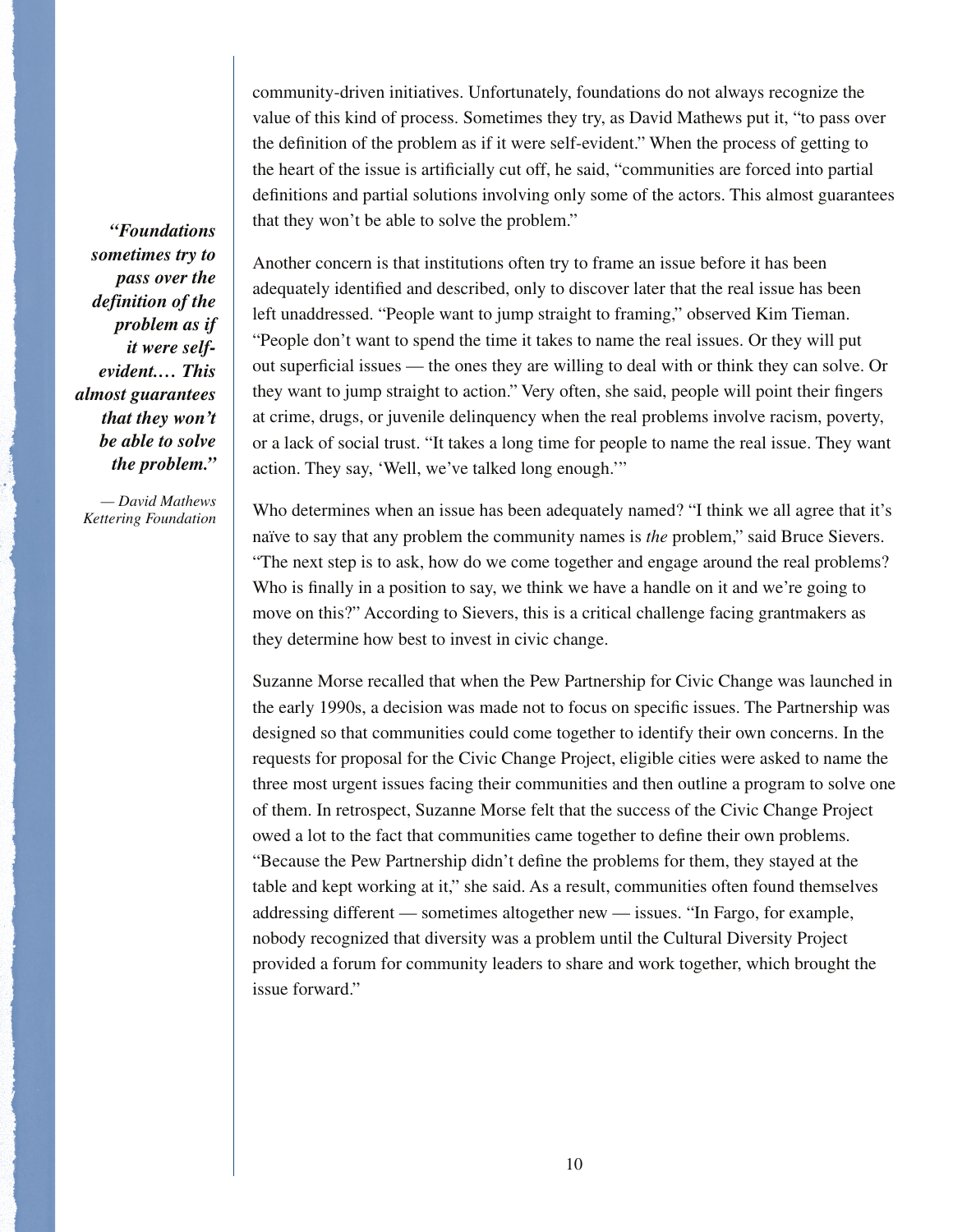#### ENTERING INTO COMMUNITY

I n the early 1990s, Waco, Texas, had high rates of juvenile crime and teen pregnancy. Academic achievement ranked low in the state. Looking back over her development work in the community, Cathy Jordan recalled that it was not uncommon for outsiders to come in seeking to redress the city's problems. It was a stark contrast from the experience of working with the Pew Partnership for Civic Change. From the very outset, she said, the relationship with the partnership was marked by collaboration and the search for new ideas. "They related to us as a coach and a partner," she recalled. "They helped guide us through the process of considering the issues facing our community and taking responsibility for them."

For many government agencies, service providers, grantmaking foundations, and other outsiders, the process of entering into relationships with communities tends to be a thorny and complex one. But Jordan's account illustrates that collaborative and supportive partnerships between funders and communities are certainly possible. The group emphasized three factors essential to making the process work: 1) listening to people and building trust, 2) promoting public dialogue and deliberation, and 3) helping the community identify its unique strengths and capacities.

## *Listening and building trust*

The group underscored the need for outsiders to listen deeply to the communities they are intent upon serving. But listening is only the first step. For community members to be open and forthright about their hopes and concerns, there needs to be a sense of trust and reciprocity. The best way to develop that is through active working relationships. For communication to be meaningful and effective, it must be coupled with common work and a sense of shared purpose.

Several members of the group looked to the Industrial Areas Foundation and the community-organizing movement as a powerful example of how that can be achieved. When organizers enter into communities, they tend to look for expressions of common interests, opportunities for public work, and signs of indigenous leadership. "They go in gently and they listen," said Craig McGarvey. "They spend time getting to know residents in the community and building relationships. They try to learn about the issues that matter to families — about the dreams and aspirations they have and the challenges and frustrations they are feeling — and from that understanding to engage them in civic life."

*For communication between the donor and the community to be meaningful and effective, it must be coupled with common work and a sense of shared purpose.*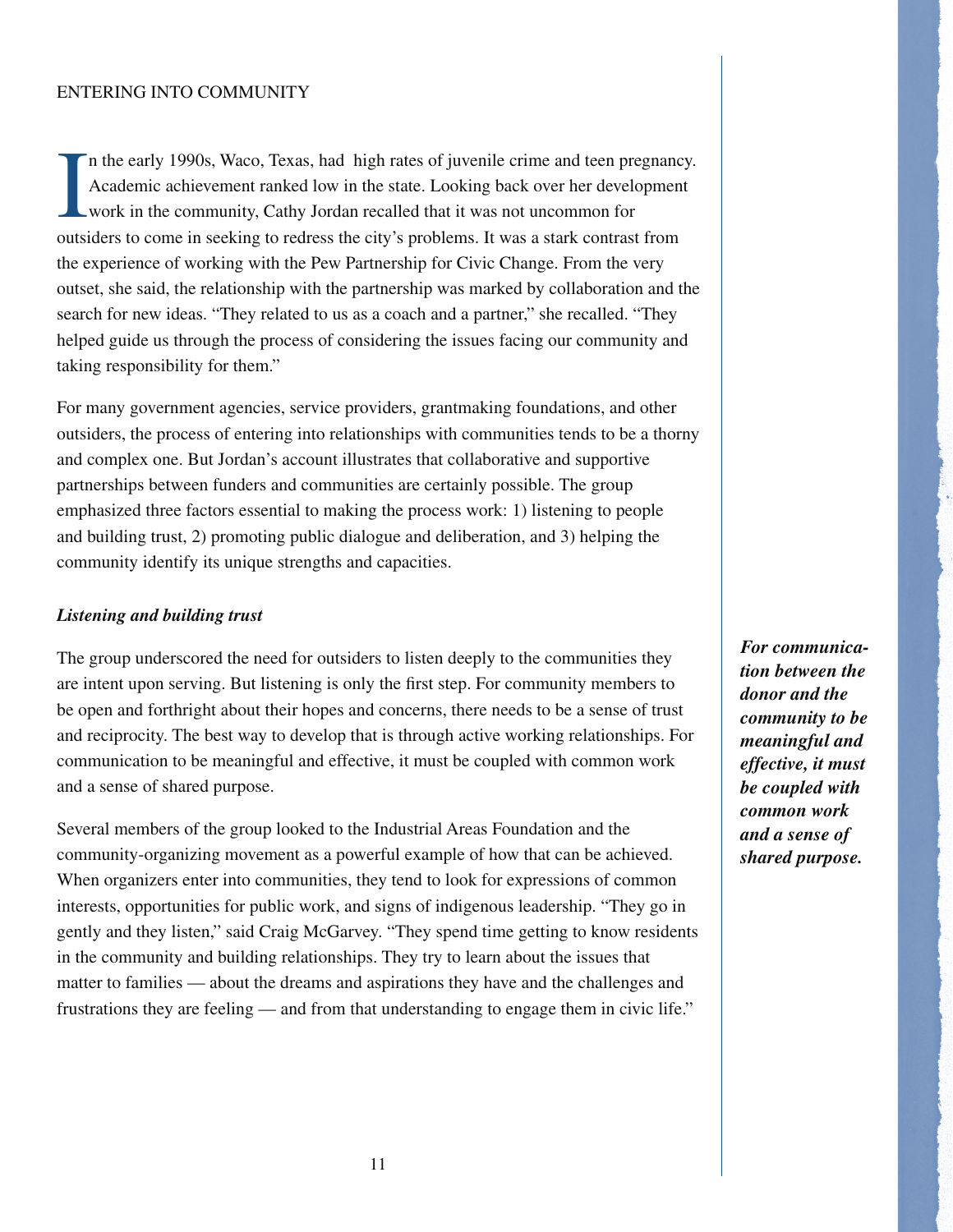## *Promoting dialogue and deliberation*

For the Pew Partnership for Civic Change, the process of entering into community usually begins not just by listening but by encouraging conversation. When the Civic Change Project was launched, Suzanne Morse recalled, "we sent out requests for proposal to four different people in each community — the head of the Chamber of Commerce, the director of the United Way, the publisher of the newspaper, and the school superintendent. We said, 'If your community is interested in participating in this project, get together and talk about it.'" The approach worked well, she said, garnering a remarkable 80 percent response rate.

But dialogue cannot be confined only to civic leaders and local activists. The public must play a part in naming and framing the issues facing the community. Engaging the public in the process engenders a shared sense of purpose about how to deal with common problems. According to the group, the public has to play a *central* role — token participation is not enough. Foundations and nonprofi t organizations must be prepared not just to listen to citizens and other groups, but to actually include them in the process of identifying issues and framing potential solutions.

In practical terms, promoting open dialogue and deliberation means finding neutral conveners and effective public spaces where the community can come together to explore issues. Carlyle Ramsey, president of Danville Community College in Virginia, stressed that "if you don't have a neutral convener in a community you're going to have to find one. It is very difficult for an outsider to do that." He related several examples of how his college has served as a venue for community conversations, which have subsequently led to foundation- or government-funded initiatives.

### *Identifying local assets*

For a community to effectively mobilize to address a pressing problem or need, it has to survey all of its assets — from financial resources and human capital to social networks and civic infrastructure. Alice Day, former director of policy and planning at the Texas Commission on Alcohol and Drug Abuse, pointed out that investing in community means taking stock of not only its needs but also its capacities. "We have to help people identify what they have and what they can build on," she said, "not just focus on their deficits."

Foundations have a potentially crucial role to play in encouraging communities to do this. Several community leaders underscored the important role played by the Pew Partnership for Civic Change in helping them identify their community's strengths and weaknesses. Cathy Jordan, for example, described the effect the grant-application process had on her and her colleagues in Waco. "As we looked at the questions that were being posed in the application, an amazing thing began to happen. Once we had begun to bring a number of

*Foundations and nonprofit organizations must be prepared not just to listen to citizens and other groups, but to actually include them in the process of identifying issues and framing potential solutions.*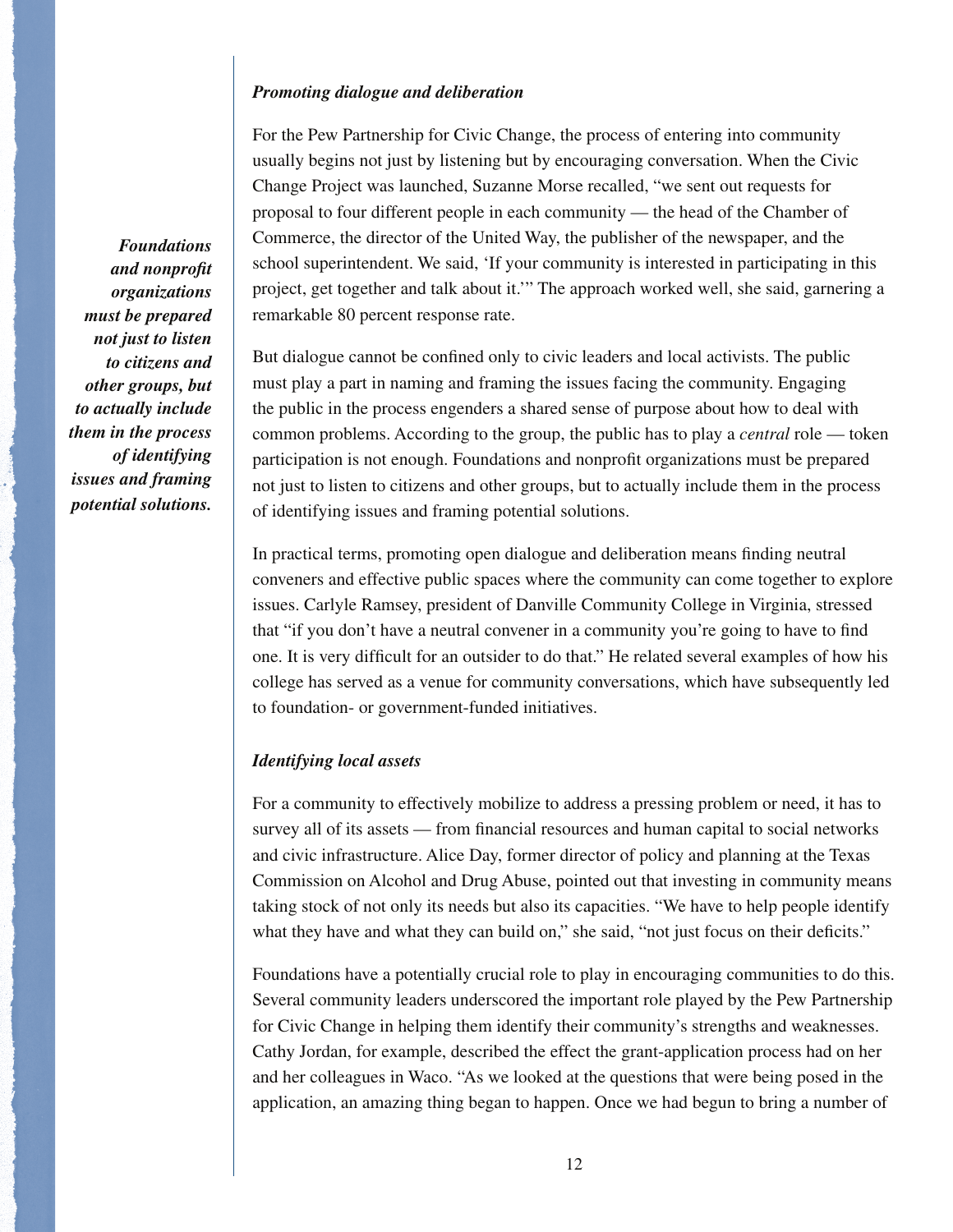new voices to the table to talk about how we might address the opportunity with the Pew Partnership, we began to turn our attention from what were our problems to what we did have that we could bring to the table. So from the very outset, the application process stimulated our group to do some rather new and creative thinking."

# *Who speaks for the community?*

A recurring theme throughout the civil investing dialogues was the importance of genuine community engagement. People in neighborhoods, towns, and cities must feel a sense of ownership in the process for a community-development project to be successful. As several members of the group attested, this can be a formidable challenge. All too often, they said, outsiders come in and strike up a dialogue with elected officials, business leaders, or other people in public positions without recognizing that these individuals represent only one part of the community. Participants recalled the initiative of one foundation that tried to revitalize a poor inner-city neighborhood by bringing together a group of community leaders. About a year into the project, one member of the community stood up and announced, "These are not our leaders." According to Anna Faith Jones, organizations sometimes forget that change is impossible without a commitment to really listening to people and respecting their dignity. "People are so used to government agencies and big private institutions saying to them, 'These are your deficits and this is what you need to do about it."

Several participants distinguished between different types of community leaders, noting that those who have influence and engender trust are the most valuable working partners. They may be public officials or prominent citizens, but they may just as likely be quiet and unassuming individuals, such as the local family doctor or the school bus driver. Grantmakers need to ensure that they identify the right leaders and potential partners, not just what Paul Gilmer, former vice president of the United Way of Central West Virginia, called "the usual suspects." "Many times," he pointed out, "the true leader is not a person that is vocal at all. It is a person that everybody goes to when they have questions."

Foundations sometimes work around the problem of identifying authentic community leaders by encouraging partnerships and collaboration. The presumption is that if you are unsure who represents the community, the wisest approach is to bring together as many civic leaders as you can and encourage them to work together. This is not a bad idea in theory, but it does not always work in practice. At the community level, partnerships are sometimes little more than disguised sponsorships. Organizations lend their name to projects without being active collaborators in any true sense.

Part of the problem is that "collaboration" has become a buzzword in the foundation world. Community leaders know that their proposals will never see the light of day unless they provide an impressive list of community "partners." But just because a local group

*"As much as I believe in collaboration, I can't tell you how many times I have thought to myself that we are promoting it to an almost absurd degree.… We are promoting it as if it were a deity rather than a means to an end."*

*— Marvin Cohen Jewish Federation of Metropolitan Chicago*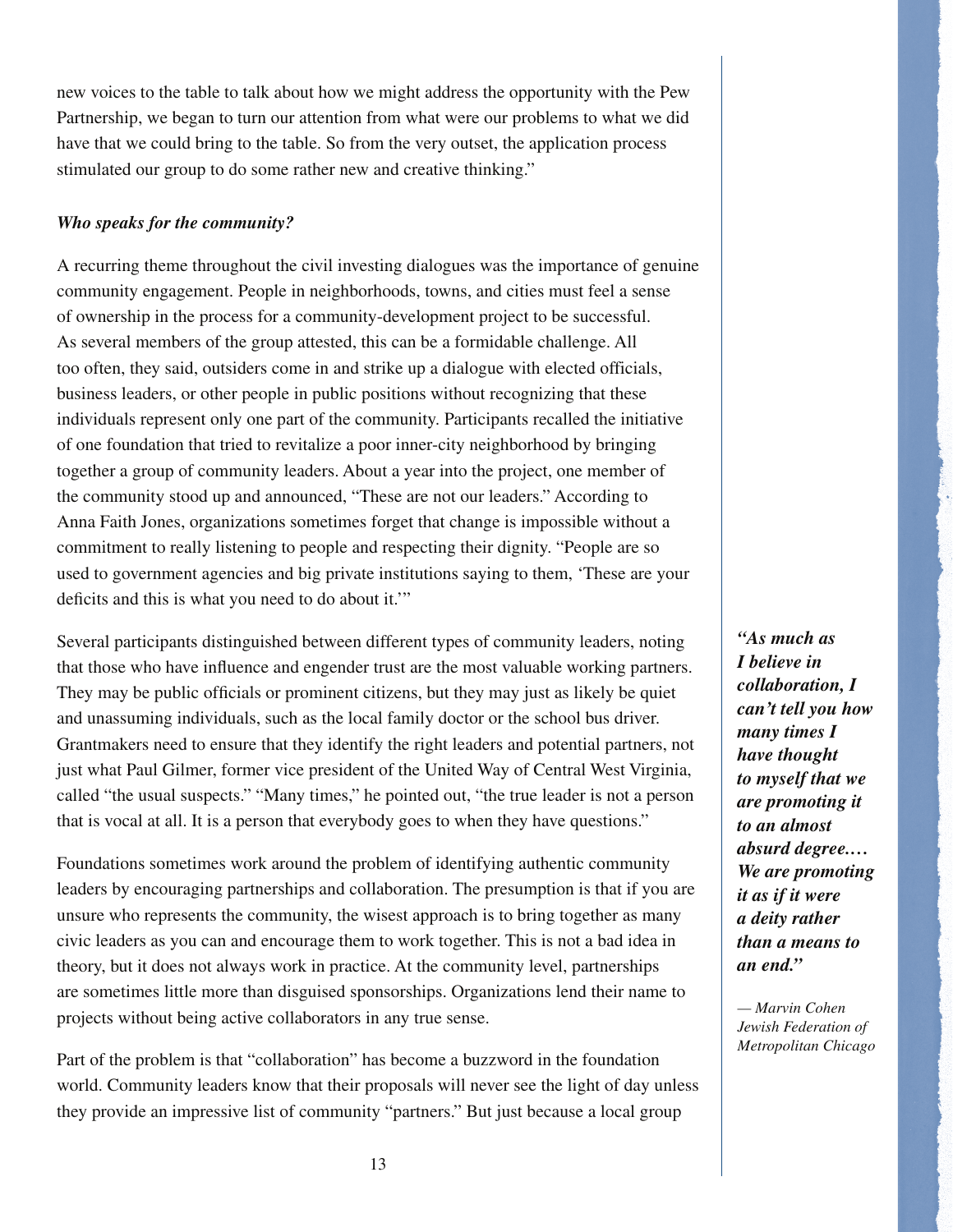or organization is listed as a partner does not mean it will serve as an engaged actor. "As much as I believe in collaboration," Marvin Cohen said, "I can't tell you how many times I have thought to myself that we are promoting it to an almost absurd degree. I spent six years of my life on a \$30 million initiative promoting collaboration. We were promoting it as if it were a deity rather than a means to an end." There was a clear sense in the group that only the community can define that end for itself. The challenge is to provide opportunities for this to happen most effectively — for communities to come together to explore public issues and engage in common work.

### THE ROLE OF INTERMEDIARY ORGANIZATIONS

*Intermediaries can enhance community development efforts by acting as neutral third parties, serving as potential buffers between funders and grantees and, perhaps most importantly, by providing an entry point for foundations intent on working in a specific community.*

Ver the last decade or two, intermediary organizations have come to play an increasingly pivotal role in American philanthropy. The trend can be attribute in part to the growth of foundation resources during the 1980s and increasingly pivotal role in American philanthropy. The trend can be attributed in part to the growth of foundation resources during the 1980s and 1990s and to the increasing philanthropic concern with supporting whole fields of interest — health care, the environment, minority rights — rather than individual institutions or piecemeal projects. There has also been a growing tendency, particularly on the part of larger West Coast foundations, to maintain small staffs and to delegate to regranting institutions much of the administrative work of selecting and supporting smaller nonprofits.

The rise of intermediaries is generally regarded as a good and healthy development for the foundation community. As *Philanthropy* magazine put it in a 2002 article, "intermediaries are a strategic and highly remunerative philanthropic investment. These organizations are building capacity, enhancing impact, catalyzing new initiatives, connecting problem-solvers, and brokering successful public-private partnerships."

Among the chief benefits of intermediaries, according to the civil investing group, is that they can provide a point of entry for funders intent on working in communities. In the words of Ruth Shack, president of the Dade Community Foundation in Miami, they can "tell you which door to enter." Community foundations are ideally suited to this role, she said, because of their credibility, access, support, and close ties to the community.

An intermediary can also serve as an "impartial body that stands between two organizations with vested interests," Shack explained. "The intermediary can help both parties come to something that will be beneficial to the community." The goal, after all, is "not just to make the foundation happy or make the grantee get money, but to bring about some change in the community."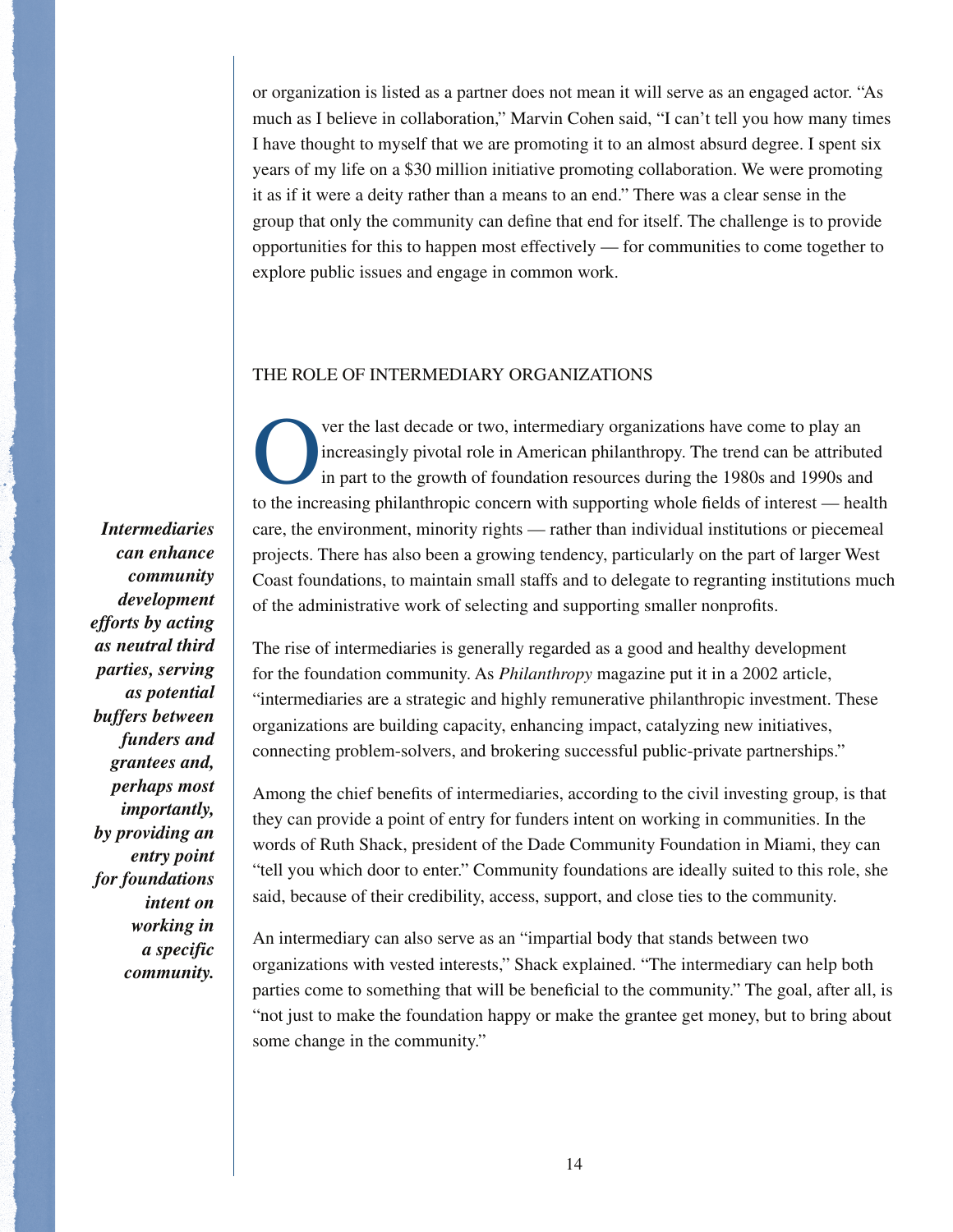In addition, an intermediary can serve as a convenient go-between. A large and prominent foundation may want to minimize its visibility in a community, for example. "Sometimes the reason foundations want to use intermediaries is as a buffer," Marvin Cohen said, "so that when things blow up it's not some poor program officer who is responsible for it but rather the folks 'out there.'" Community foundations, again, are ideally suited to this role because of their historic mission, according to Cohen.

Intermediaries are also freer to experiment and take risks. A case in point is the Pew Partnership for Civic Change which, as Suzanne Morse pointed out, operates outside the traditional foundation framework. "Because of that," she said, "we could take a chance on HandMade in America, for instance, which was not a  $501(c)3$  and had to work with the Chamber of Commerce until they got tax-exempt status. We bore the risk for the Pew Charitable Trusts and that made the difference."

Bruce Sievers noted that small family foundations are perhaps best positioned to benefit from the use of intermediaries. A sizable portion of grantmaking institutions in the United States are private family foundations, he said, not large institutional funders or community foundations. "I think they are the ones that need intermediaries the most. Many of them work and have experience in their own communities. But the disconnect between these foundations (especially their boards) and the community can be pretty large. So even if you're a single foundation working in a single community, there might be a very good role for an intermediary."

There are, of course, potential pitfalls involved in working with intermediaries. They may add an unnecessary layer of bureaucracy to the grantmaking process, for example, or siphon off a portion of the grant money that might be better spent in other ways. On balance, however, intermediary organizations — particularly those that are neutral, transparent, and community-based — do contribute to community development efforts. They enhance the process by acting as neutral third parties, by serving as potential buffers between funders and grantees, by providing training and building capacity and, perhaps most importantly, by providing an entry point for foundations intent on working in a specific community.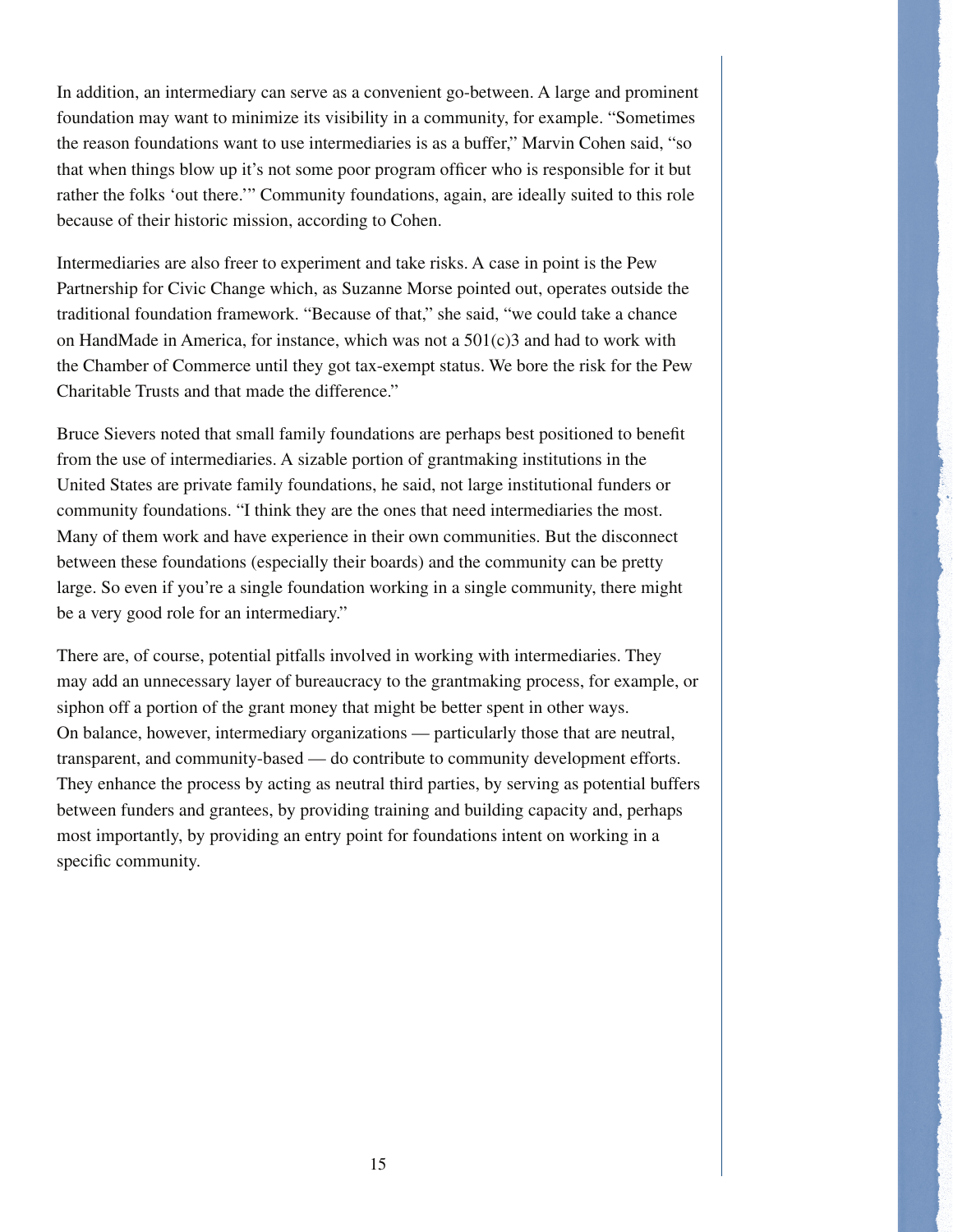## THE PROBLEM OF ACCOUNTABILITY

ne of the central themes of the civil investing dialogues was the thorny and often vexing issue of accountability. To whom and for what are foundations accountable? How do they justify their investments in civic life? And often vexing issue of accountability. To whom and for what are foundations accountable? How do they justify their investments in civic life? And do their performance measures help or hinder the process of community development?

In a brief presentation, Bruce Sievers pointed out that accountability has several dimensions, including financial responsibility, transparency, effectiveness, and responsiveness to the public. While often the last thing considered in the grantmaking process, it tends to be the "tail that wags the dog," he said. Accountability is "both incredibly complex and incredibly important because, ultimately, how we account for ourselves and our actions steers the whole enterprise. The issue is especially problematic because we don't have any natural feedback loop. By and large, foundations set their own criteria of success and their own accountability mechanisms."

According to Sievers, more and more foundations are embracing a marketplace conception of accountability. The trend makes sense given that the field is driven by private wealth. But it is a worrisome development because the bottom line is not an accurate measure of success in public life. "Ironically," he said, "the more foundations gravitate toward the business model, in the narrowest sense, the worse the problem becomes. Market issues are not irrelevant, but they are not the whole story. What is missing is the democratic piece. If you are applying money to social problems, there is the problem of finding a proper balance between your ultimate interests as an investor and the self-guided results of the community. That problem gets compounded when you are investing in a community process." There seemed to be a broad consensus in the group that marketplace values, exemplified by conventional systems of evaluation, are inimical to community development. Assessment is of little use unless it reflects the slow and often painstaking process by which communities come together to build a foundation for common work. "We do this technocratic thing," said Ruth Shack, "where we focus narrower and narrower and look at results on a shorter and shorter basis when we are really in the business of building human capital."

By what standard should foundations hold themselves accountable if not by the bottom line? The group put forward a number of ideas. Ricardo Millett, president of Woods Charitable Fund, made a case for using the mission statement as a yardstick for measuring success. "If we examine what we do against the mission statement," he said, "that could be a real wake-up call, or at least a good mirror, for assessing accountability." Another option, he said, would be to judge the success of a project by the health and well-being of the community in which it is investing.

*"More and more foundations are embracing a marketplace conception of accountability.… Market issues are not irrelevant, but they are not the whole story. What is missing is the democratic piece."*

> *— Bruce Sievers Haas Center for Public Service, Stanford University*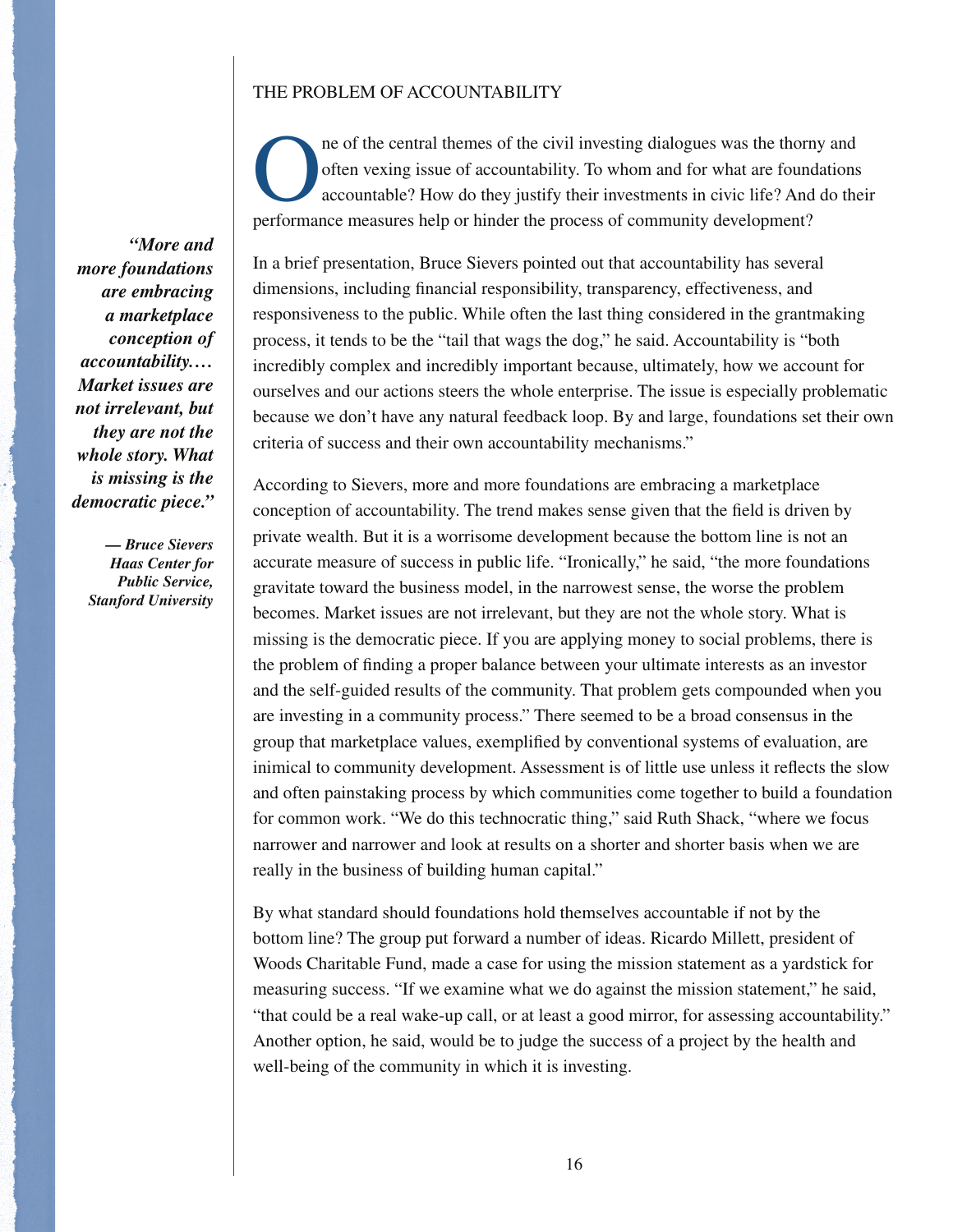According to Millett, foundations tend to think of accountability in terms of whether grant dollars were spent the way they were originally allocated. "But a better question is whether the grantee made a difference in the lives of people in the community," he said. "Did the programs or policies incorporate the views of the people served? And did the community have some part to play in naming and framing the issues? Very rarely do grantors get out into the community to address those questions and engage people as partners in making their programs effective."

Some participants argued for finding a middle ground between strictly quantifiable assessment criteria and qualitative, process-oriented performance measures. As Paul Gilmer pointed out, some foundations have started using social capital, public trust, and other types of alternative benchmarks in their evaluations. Hopefully, he said, that practice will spread as the foundation world begins to pay attention to communitybuilding processes and practices, not just outcomes. Suzanne Morse echoed the point. "There are ways to be accountable," she stressed, "without eliminating or downgrading the notion of democratic practice."

There was broad agreement in the group that the social goals at the heart of civil investing efforts cannot be measured using the blunt instruments of social science. "This is an inexact science," Anna Faith Jones observed. The question we need to ask is why foundations "keep trying to make it an exact science when it never can be." Ultimately, philanthropy is about answering to the public, not quantifying the success or failure of programs, she said. Recent scandals in the business world show what happens when private interests run amok and lose sight of some higher, public purpose.

In a similar vein, Marvin Cohen cautioned against limiting accountability systems to purely instrumental values. He spoke of the importance of high ideals, such as justice, equity, and diversity. "In the world of philanthropy, we are loathe to talk about those because they sounds too darn airy-fairy." But in his view, building and strengthening community has a lot in common with raising a family. "When we look at our children and take pride in them, we can't *quantify* what got us there. We can describe it and give it some numbers, but that is not the last word. So I think the issue begins not with accountability but with saying what really matters."

*"Foundations tend to think of accountability in terms of whether grant dollars were spent the way they were originally allocated. But a better question is … did the programs or policies incorporate the views of the people served?"*

*— Ricardo Millett Woods Charitable Fund*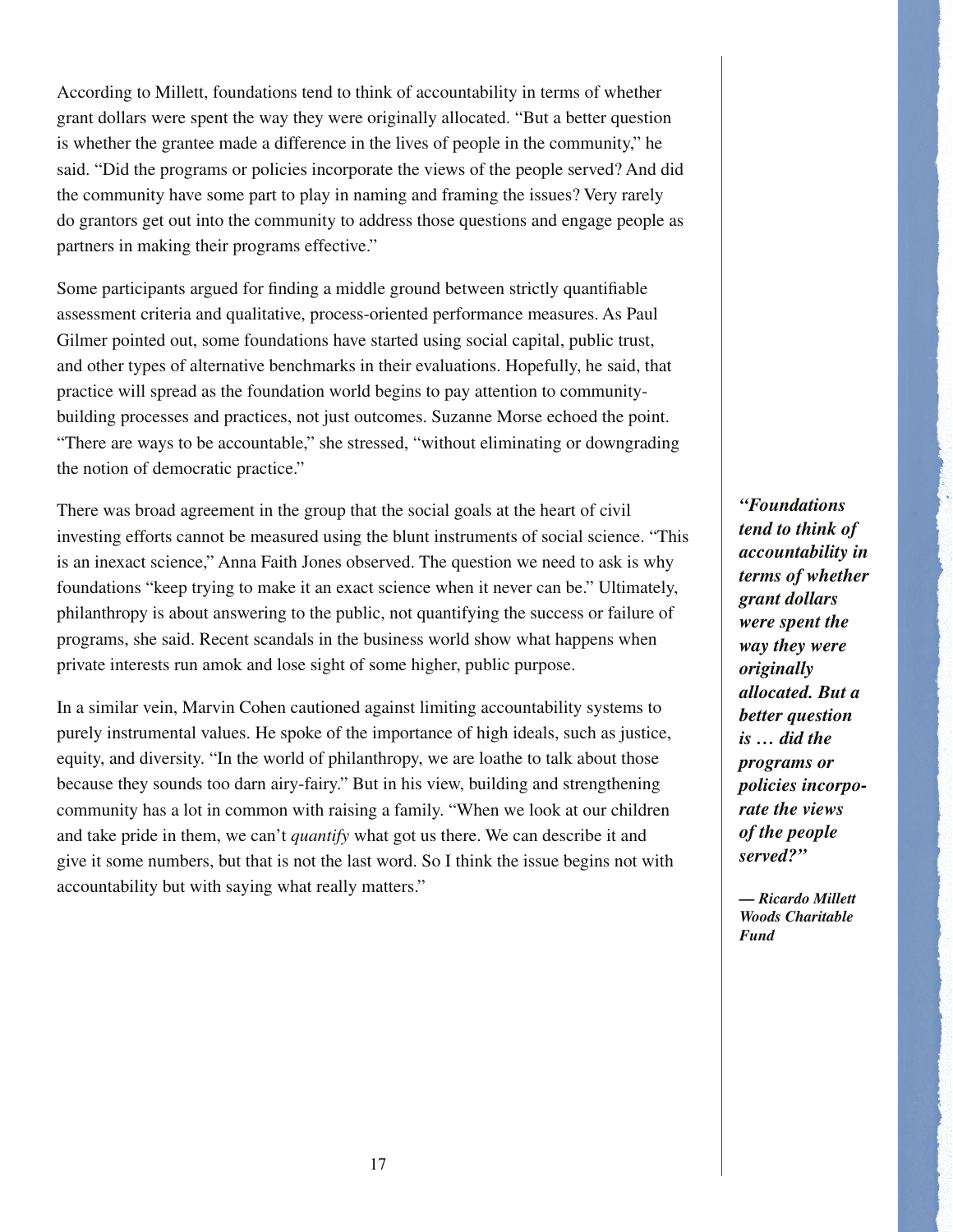#### CURRENT TRENDS IN PHILANTHROPY

merican philanthropy has undergone a profound change over the last decade<br>as a result of several converging trends, including the influx of new wealth,<br>the shift away from institutional grantmaking toward other mechanisms as a result of several converging trends, including the influx of new wealth, the shift away from institutional grantmaking toward other mechanisms of giving, such as venture philanthropy and donor-advised funds, and the growing emphasis on accountability and measurable outcomes. How do these trends affect the ideas and practices of civil investing?

There was widespread agreement that recent changes in the foundation world do not bode well for civil investing efforts. "Philanthropy has shifted," said Marvin Cohen. "I think it is less accommodating to our interests now than it was ten years ago. It's not merely the capriciousness of philanthropy, it's also what has happened in the larger field." Among the more worrisome developments, he said, is the growth of donor-advised funds. "'Donor-advised' means that individuals, in their isolation, are making decisions about what to do. It reflects a shift of donor preferences away from institutions that see it as their responsibility to respond to the needs of the communities in which they operate. Community foundations are basically acting as ATM machines instead of figuring out how to advance the interests of the community."

A closely related development is the influx of new players who bring with them not only significant wealth but often an entrepreneurial mind-set and a problem-solving approach that expects a demonstrable "return" on the investment of their philanthropic dollars. Wary of conventional foundation practices, they prefer a hands-on approach to giving that is more closely aligned with business than traditional grantmaking. A common example of this is the push for quick and measurable results.

"All of us agree that at a certain point it's useful to look at outcomes and get some numbers out there," Bruce Sievers observed. "But if the entire field sees its mission in those terms, it's only going to exacerbate our social problems." What many of the new donors fail to recognize, he said, is that addressing social problems is not the same thing as building a dot-com company. "Civil society is a different environment."

The call for oversight and accountability is rooted in a healthy impulse, according to Malka Kopell, program officer at the Hewlett Foundation. "It came from funders wondering whether what they were doing was of value." But the drive to measure results has gone too far, she said. For many grantees, the process of tracking outcomes now swamps the actual work being done in the community.

The growing emphasis on results is only part of the problem. In recent years, donor preferences have shifted to communities defined not by geography, but by interest and self-identification. Concerned with broad social causes, such as education, the

*In recent years, donor preferences have shifted to communities defined not by geography, but by interest and self-identification. The new philanthropists are in many cases fostering one type of community at the expense of another.*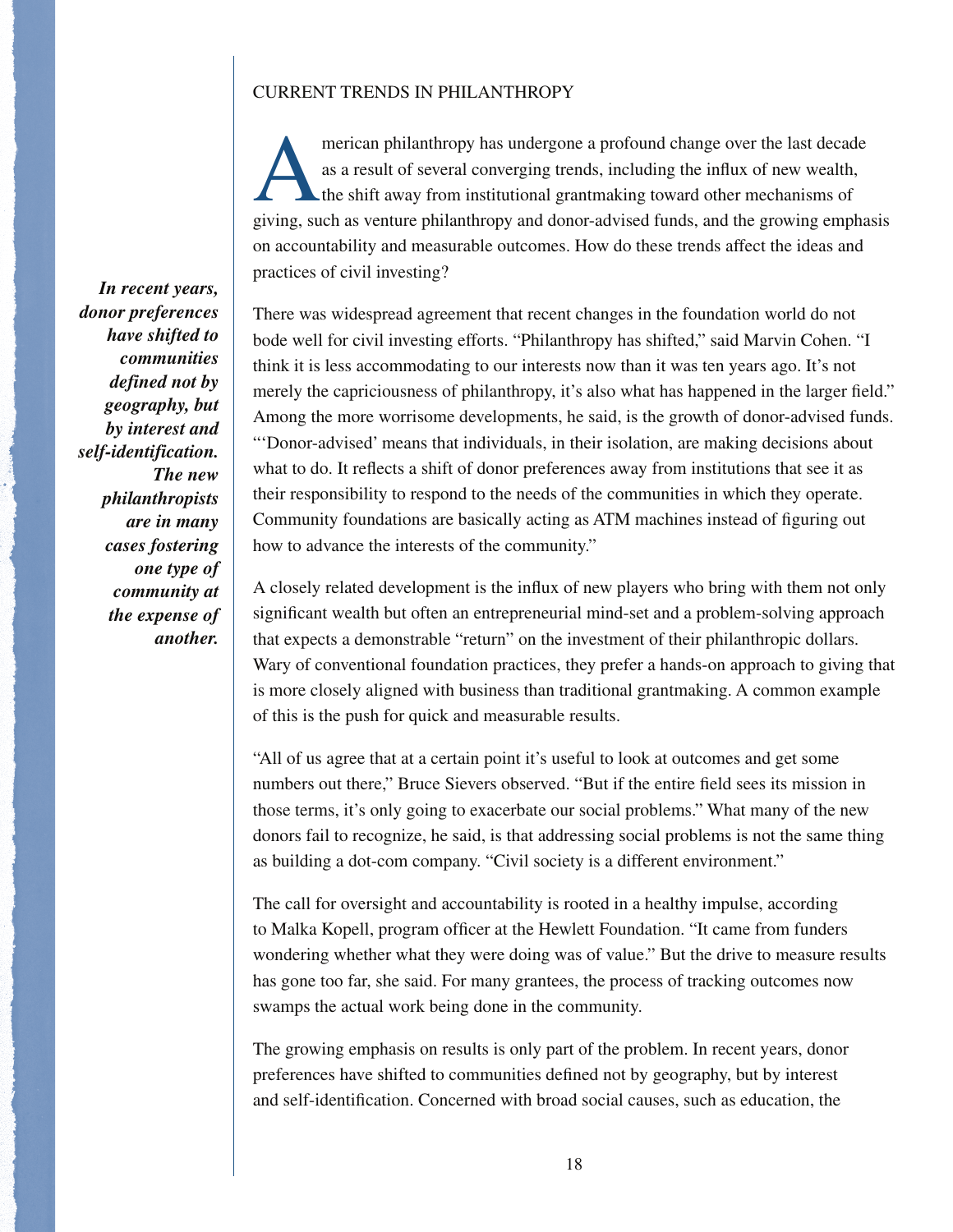environment or the welfare of specific populations, the new philanthropists are in many cases fostering one type of community at the expense of another. While they may be forging new connections among those with common identities and interests, these very efforts are working to undermine local community supports.

The natural response to these concerns has been an effort to educate and enlighten the new donors — or at least to engage them in dialogue. But this approach is rarely successful. "The overwhelming majority of these folks act independently, on the basis of the limited universe in which they operate," said Marvin Cohen. "In some ways they see traditional foundations as part of the problem. They don't trust that foundations will take their money and invest it wisely."

"We try to sneak in donor education in any way possible," Kim Tieman added. "We give them surveys, we give them options. We ask them, 'How do you want to know about what's in the community?' But only about 25 percent of the respondents say they want us to educate them. They want to educate themselves. They want to manage their fund themselves. They want to be on-line and check their fund like they check their bank account. They already have their minds made up about where they are going to give their money. They don't want our input or the community's input on avenues to consider in making a different impact."

In his book, *Leadership*, James MacGregor Burns distinguished between what he called "transactional" and "transformative" leadership. While most leaders approach followers with an eye to exchanging one thing for another — a swap of goods for money, for example, or a trading of votes between candidate and citizen — there is a more complex and at the same time more powerful form of leadership, Burns argued. A transformative leader engages the full person of the follower and strives to satisfy his or her higher needs. The result of transformative leadership is a relationship of mutual stimulation and elevation that converts followers into leaders and often converts leaders into moral agents. At its best, Burns wrote, transformative leadership advances the common good while at the same time appealing to the highest good of both leaders and followers.

The distinction is useful in the context of philanthropy, given that the majority of community development grants are transactional rather than transformative in nature. More often than not, they amount to one-time transactions aimed at effecting a specific outcome. Transformative grantmaking is more complex but at the same time more powerful. It recognizes that the act of building a strong community requires the active engagement of all its members, the nurturing of people's unique talents and capacities, and the call of some higher purpose worthy of the community's passion and commitment. Transformative grantmaking suggests the possibility of change on the part of not only the community but also the grantmaker.

*Transformative grantmaking recognizes that the act of building a strong community requires the active engagement of all its members, the nurturing of people's unique talents and capacities, and the call of some higher purpose worthy of the community's passion and commitment.*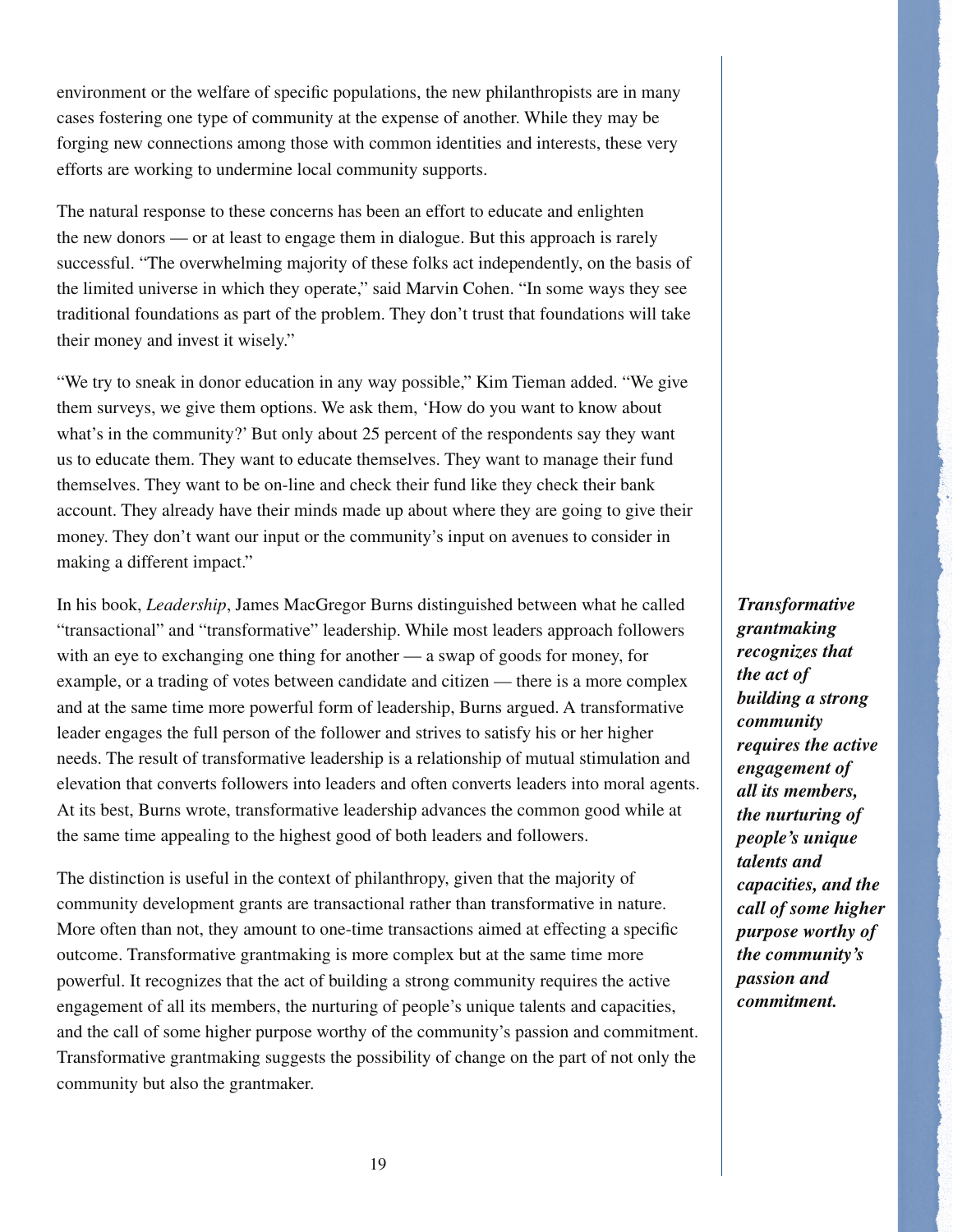As Craig McGarvey pointed out, an appropriate metaphor for this kind of philanthropy might be learning rather than investing. The trouble is that few grantmaking foundations have the institutional capacity for learning. The knowledge gained from working with communities tends to be carried by individual program officers, not by the institution as a whole. Every time someone retires or leaves the foundation, part of the institution's memory is lost.

Several participants lamented the difficulty of spreading new ideas in the face of recurrent leadership changes at both the community and foundation level. The challenge, they insisted, is not how to introduce new ideas in philanthropy but rather how to rethink the prevailing norms and assumptions about what works. As Robert Heinlein once observed, "the hardest part of gaining any new idea is sweeping out the false idea occupying that niche." The first step for grantmakers might be to simply acknowledge that, good intentions notwithstanding, too many community-building efforts fall short of their goals.

## IMPLICATIONS FOR GRANTMAKERS

Tow do foundations and nonprofit organizations embrace the ideas of civil<br>investing and infuse them into their day-to-day programs and activities? The<br>group identified four key strategies for creating an organizational cul investing and infuse them into their day-to-day programs and activities? The group identified four key strategies for creating an organizational culture committed to building and strengthening public life: 1) embedding the principles of civil investing in the mission; 2) supporting communities with more than just funding; 3) encouraging civic engagement; and 4) promoting essential democratic practices.

# *Embedding the principles of civil investing in the mission*

A powerful step toward embracing the principles of civil investing is to incorporate them into the organization's mission statement. They have to be an integral part of the way the foundation does its work. "Civil investing cannot be a phenomenon, it cannot be a program, it cannot be something that you just invent or adopt for six months 'to see if it works,'" said Ruth Shack. In the case of the Dade Community Foundation, she said, the mission statement makes it clear that "improving the quality of life and building a more cohesive community can only be done by bringing together diverse groups. So we started by putting this right into the grant guidelines that we distributed to the community. We did not speak about program categories, we spoke about *community-building*." For civil investing to work, she insisted, "it has to be the bedrock, the reason why the foundation exists."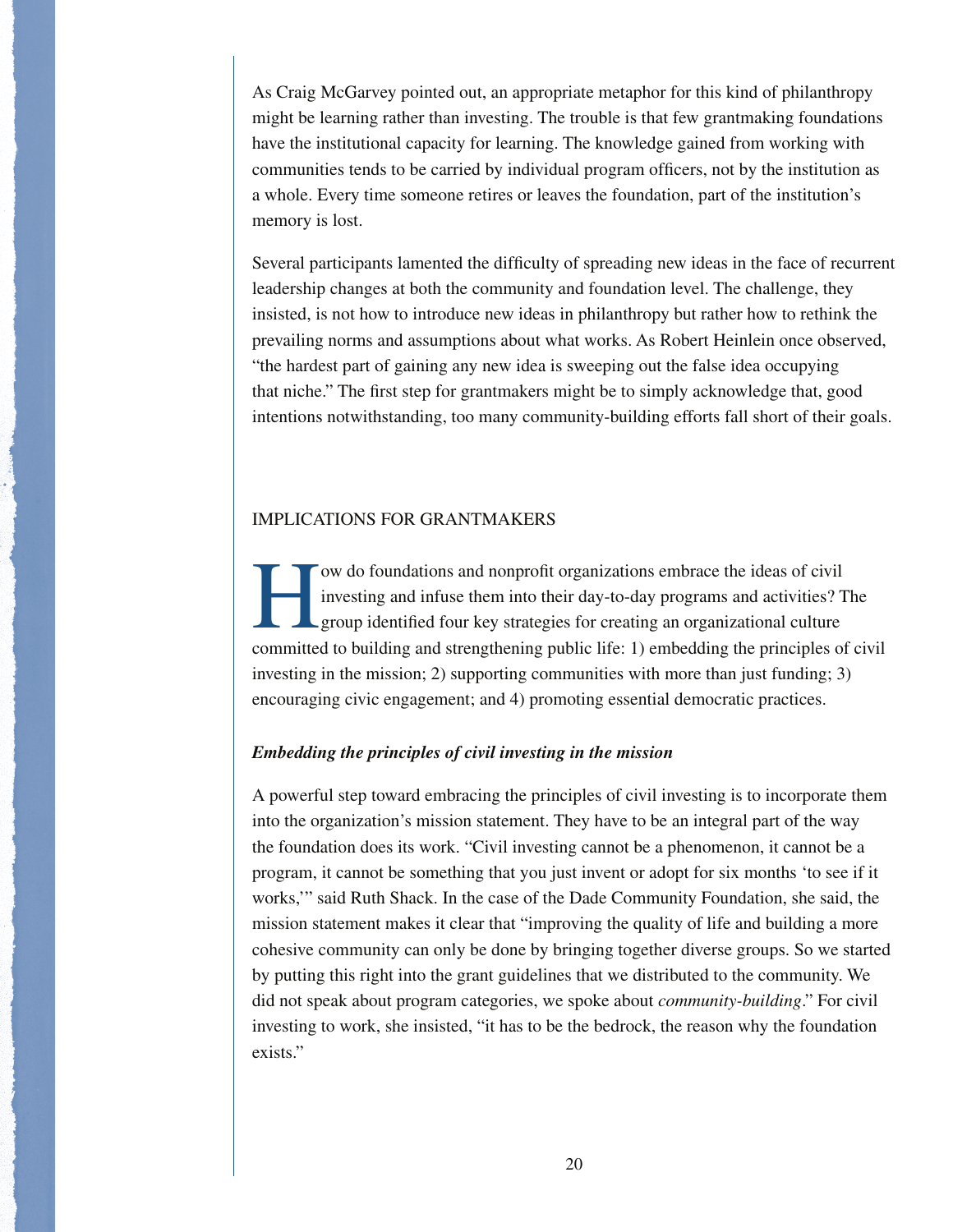But it's not enough to simply rewrite the mission statement. As Ricardo Millett pointed out, "the trick is to have some kind of operational definition of the elements of that mission so that it becomes a management and administrative driver for the way you do business. It all depends on how you operationalize those concepts."

Anna Faith Jones concurred. "It has to be grounded in the mission. If you can't get your board to agree somehow that this is what the foundation should do, you're not going to get anywhere." The process is a tough one, she acknowledged, because "a lot of the people on the board don't walk the same path in the community that we do. So it's a continuous education process." Still the best hope of bringing trustees, program staff, and grantees into alignment is to structure the organization's work around a set of clear and concise principles.

# *Supplementing grants with other forms of support*

Examples of successful civil investing efforts show that while funding is an essential ingredient, it is only one of many factors that contribute to good grantmaking. The community leaders in the group spoke of a wide range of benefits conferred by grantmakers that go beyond financial support. These include ideas and information, technical and administrative assistance, training and capacity-building, networking and access, even public-relations know-how. As several participants observed, money is sometimes the least useful thing a grantmaker has to offer. Funding is usually limited to very specific types of programs and activities, they said, whereas other forms of assistance can be more freely offered and tailored to a community's unique needs and circumstances.

## *Encouraging civic engagement*

An important dimension of civil investing is the impulse to organize people and pressure powerful individuals and institutions to provide services, honor rights, and fulfill obligations. This type of engagement is sometimes viewed as a reactive strategy involving campaigning, complaining, and confronting. But several participants emphasized that there are other ways of advocating on behalf of the community. One of the most important strategies, they felt, is engaging people in the process of identifying their own needs, helping them uncover their capacities for effecting change in the community, and developing a plan to get the job done. This approach assumes that the public itself will take some responsibility both for identifying workable solutions and for carrying them out, rather than simply waiting for the powers-that-be to "fix the problem."

*"Civil investing cannot be a phenomenon. It cannot be a program. It cannot be something that you just invent or adopt for six months 'to see if it works.'"*

*— Ruth Shack Dade Community Foundation*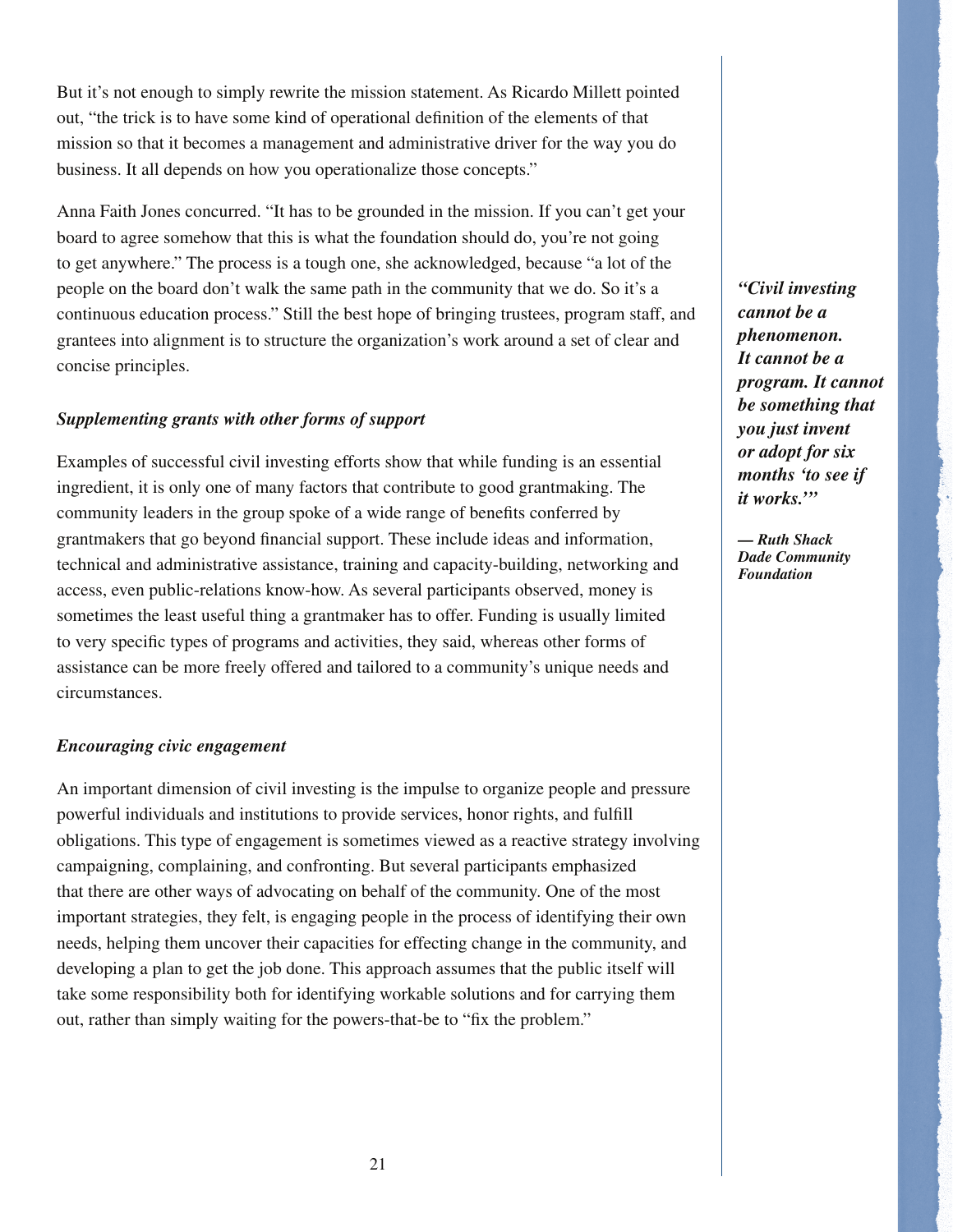"One of the most powerful things we do is advocate on behalf of issues," said Ruth Shack. While the foundation remains apolitical, in the strict sense of the term, her staff and board members are deeply committed to a wide range of issues, she explained. "Whenever a new board is established in the community — to protect kids or promote 'empowerment zones,' for instance — we work assiduously to get someone from the foundation on that board so that we are on the inside helping them fashion the policy and the way they are going to go about doing their business…. This is a way for us to 'infiltrate' and help fashion the policy."

Speaking as a community leader, Paul Gilmer stressed that "We are all advocates. We have to be. I think we need to begin to focus our advocacy on different targets. We need to advocate to foundations, we need to advocate to corporations, we need to advocate throughout our universe to encourage people to think differently about the issues that affect our community."

## *Promoting essential democratic practices*

The advocacy approach illustrates the important role that foundations and nonprofit organizations can play in bringing people together to name and frame issues and work toward common goals. It is this function of "public-making" that is perhaps the most vital aspect of civil investing. Every time a community coheres as a public to deal with a pressing issue, it nurtures the kind of civic capacity that can be applied toward other needs and challenges, much like a muscle that grows stronger by exercise.

Foundations and grantees committed to civil investing should design their program activities so that they build and strengthen essential democratic practices. In practical terms, this means 1) promoting the habits of public participation; 2) nurturing a capacity for dialogue and deliberation; 3) fostering the practice of identifying challenges and laying out potential strategies for meeting them and, most importantly; 4) encouraging people to take matters into their own hands and engage in public work.

According to Cathy Jordan, foundations bent on civil investing must recognize the importance of these kinds of public-making activities. Among the most powerful ways to build community, she said, is to encourage people to collectively identify the challenges facing them and to engage them in the process of finding potential solutions. "Funding institutions need to adopt some approach that allows communities and organizations to name and frame their own issues, and then to be there to provide the support and the training that are needed."

Through a combination of these kinds of efforts, grantmakers can foster an organizational culture that encourages authentic dialogue with communities, fosters relationships based on trust and reciprocity, cultivates intentional learning and development and, ultimately, nurtures vibrant and self-sustaining democratic practices.

*"Public-making" is perhaps the most vital aspect of civil investing. Every time a community coheres as a public to deal with a pressing issue, it nurtures the kind of civic capacity that can be applied to other needs and challenges, much like a muscle that grows stronger by exercise.*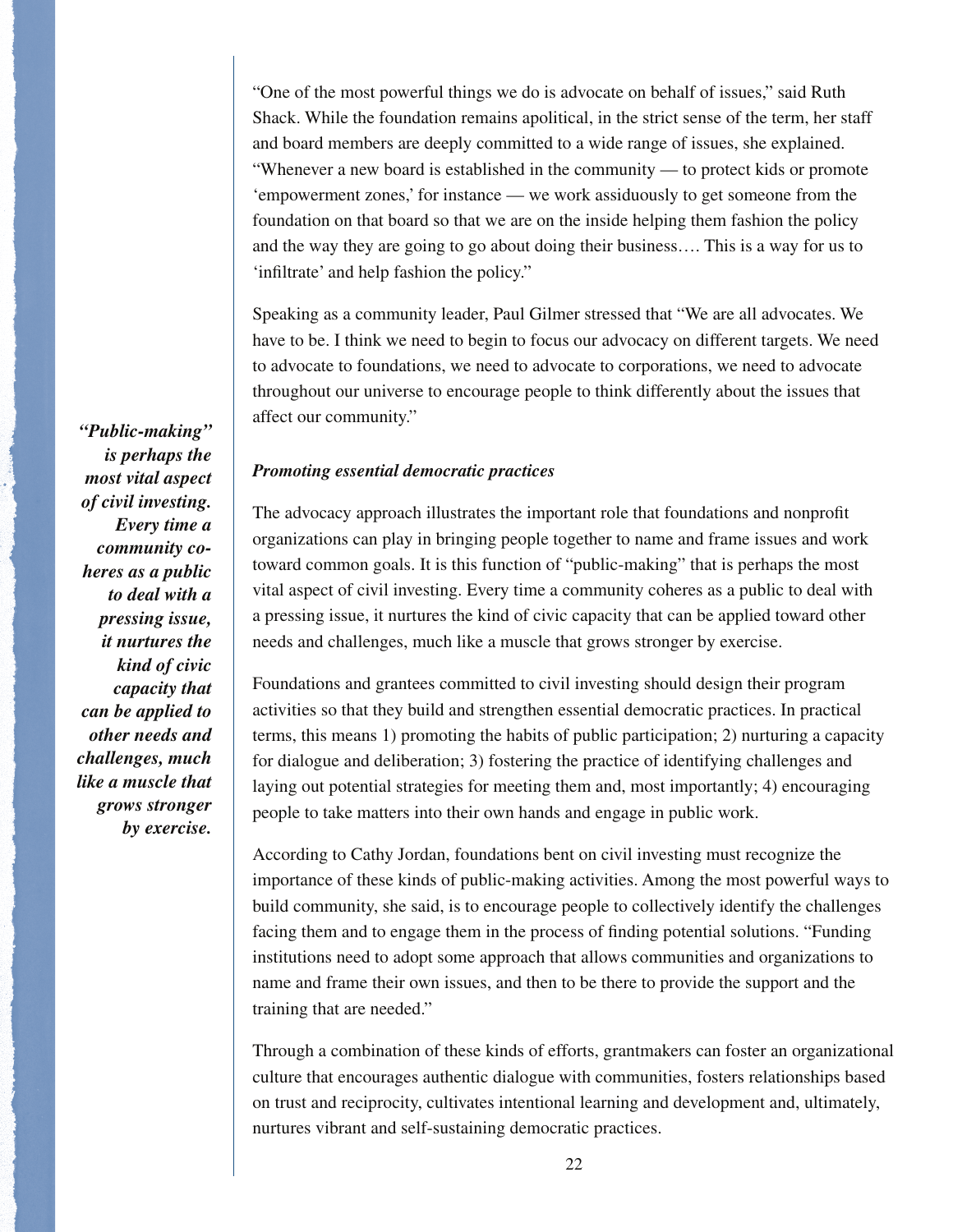# **PARTICIPANT LIST**

**Becky Anderson** Executive Director HandMade in America Asheville, North Carolina

**Marvin Cohen** Assistant Vice President for Donor Advised Funds The Jewish Federation of Metropolitan Chicago Chicago, Illinois

**Alice Day** Former Director of Policy and Planning Texas Commission on Alcohol and Drug Abuse Austin, Texas

**John Dedrick** Director of Programs Kettering Foundation Dayton, Ohio

**Carolyn Farrow-Garland** Program Officer Kettering Foundation Dayton, Ohio

**Michael Gilliard** Economic Development Specialist City of Pine Bluff Pine Bluff, Arkansas

**Paul Gilmer** Former Senior Vice President United Way of Central West Virginia Charleston, West Virginia

**Jo Granberry** Former Executive Director Albany/Dougherty Community Partnership for Education Albany, Georgia

**Yoke-Sim Gunaratne** Executive Director Cultural Diversity Resources Fargo, North Dakota

**Anna Faith Jones** President Emeritus Boston Foundation Boston, Massachusetts

**Cathy Jordan** Program Manager Southwest Educational Development Laboratory Austin, Texas

**Robert Kingston** Senior Associate Kettering Foundation Dayton, Ohio

**Malka Kopell** Program Officer Hewlett Foundation Menlo Park, California

**David Mathews** President and CEO Kettering Foundation Dayton, Ohio

**Craig McGarvey** Independent Consultant San Francisco, California

**Ricardo Millett** President Woods Charitable Fund Chicago, Illinois

**Suzanne Morse** President Pew Partnership for Civic Change Charlottesville, Virginia

**Carlyle Ramsey** President Danville Community College Danville, Virginia

**Ruth Shack** President Dade Community Foundation Miami, Florida

**Bruce Sievers** Visiting Scholar Haas Center for Public Service Stanford University San Francisco, California

**Kim Tieman** Senior Program Officer The Greater Kanawha Valley Foundation Charleston, West Virginia

**Deborah Witte** Program Officer Kettering Foundation Dayton, Ohio

**Scott London** Rapporteur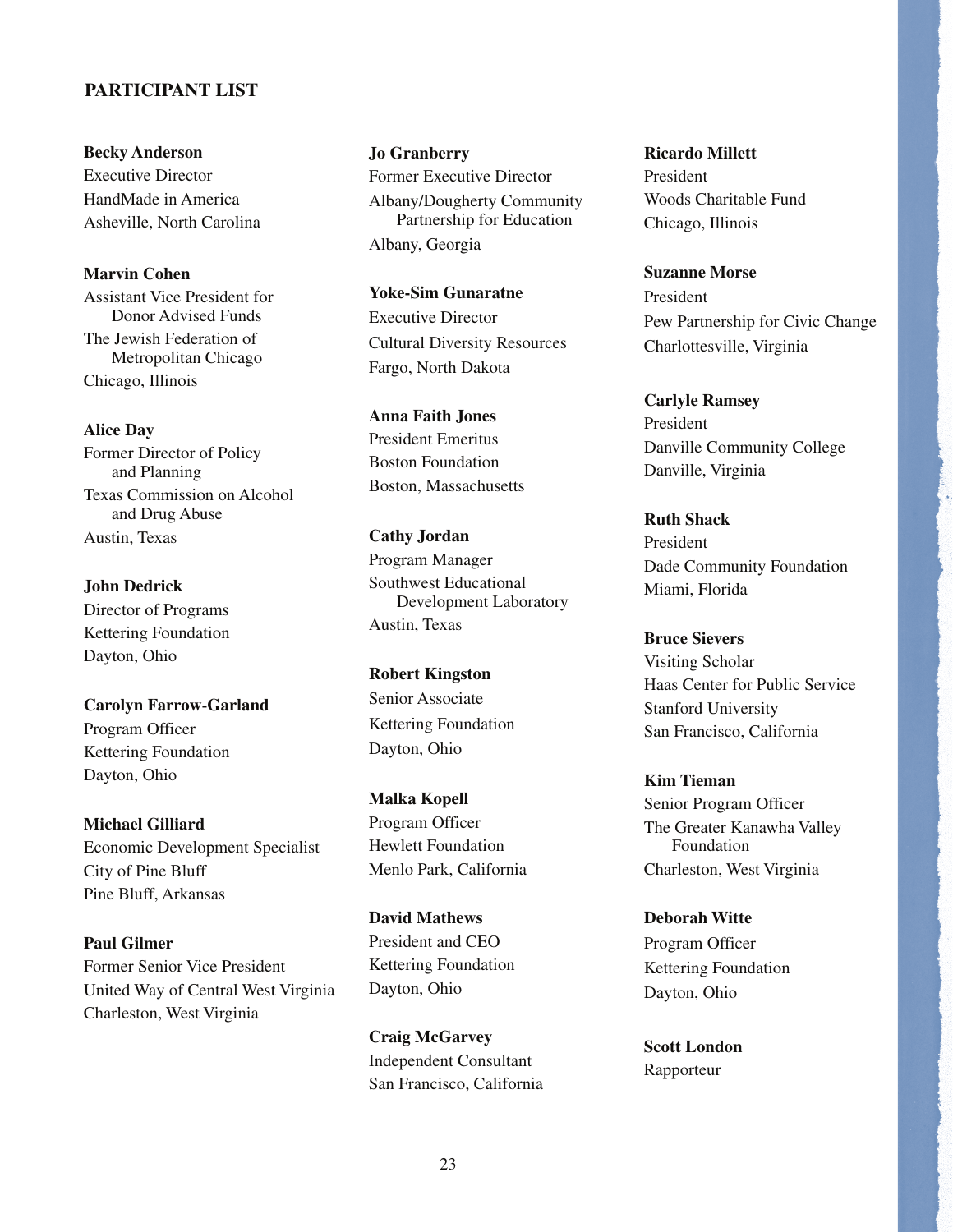*Scott London is a journalist and consultant based in southern California. During the 1990s, he was host of the cultural affairs program* "Insight & Outlook" *heard on many National Public Radio stations. A longtime associate of the Kettering Foundation, he has authored reports on a range of important public issues, including the state of American journalism, the rise of electronic democracy, and the social responsibilities of higher education.*